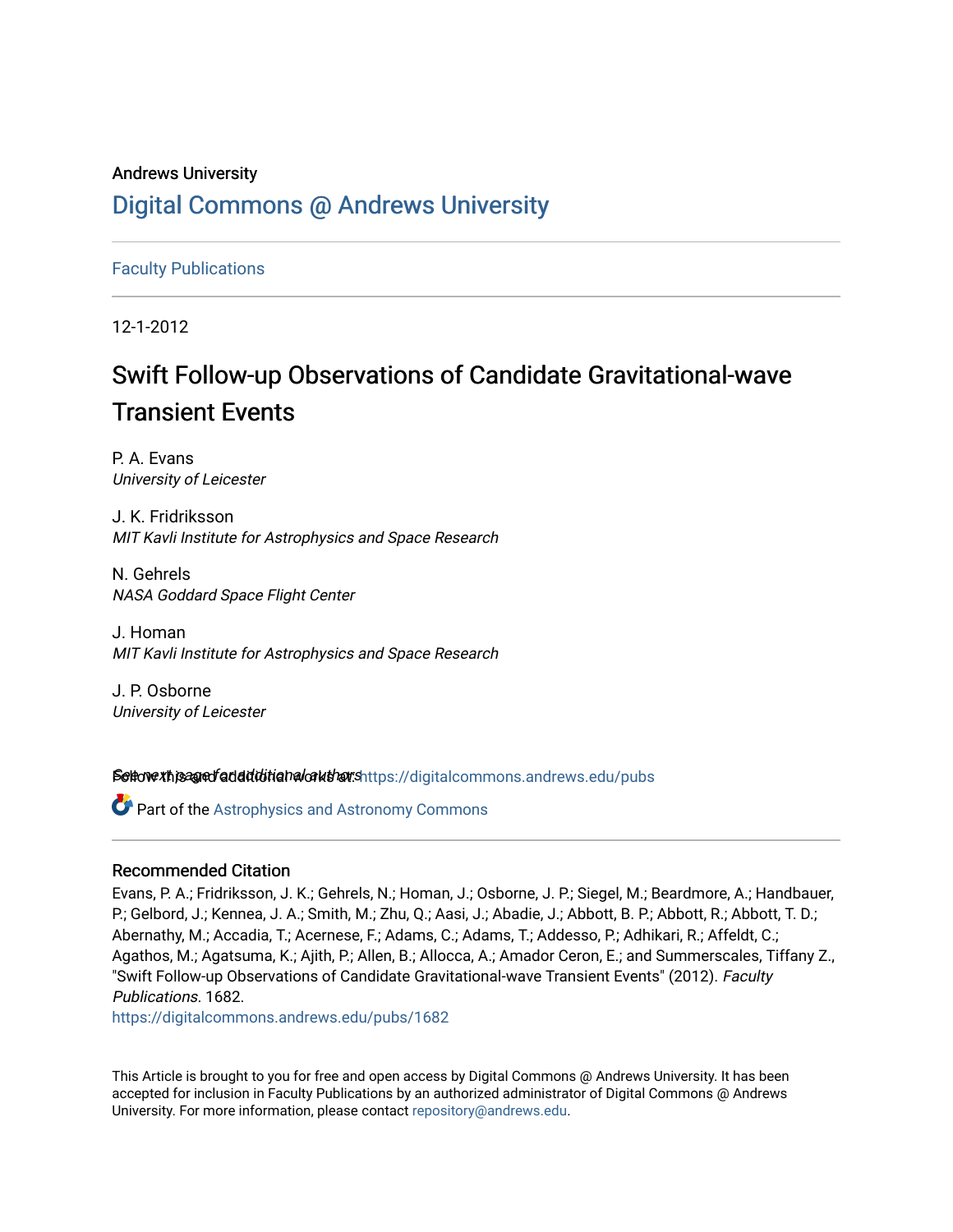### Authors

P. A. Evans, J. K. Fridriksson, N. Gehrels, J. Homan, J. P. Osborne, M. Siegel, A. Beardmore, P. Handbauer, J. Gelbord, J. A. Kennea, M. Smith, Q. Zhu, J. Aasi, J. Abadie, B. P. Abbott, R. Abbott, T. D. Abbott, M. Abernathy, T. Accadia, F. Acernese, C. Adams, T. Adams, P. Addesso, R. Adhikari, C. Affeldt, M. Agathos, K. Agatsuma, P. Ajith, B. Allen, A. Allocca, E. Amador Ceron, and Tiffany Z. Summerscales

This article is available at Digital Commons @ Andrews University:<https://digitalcommons.andrews.edu/pubs/1682>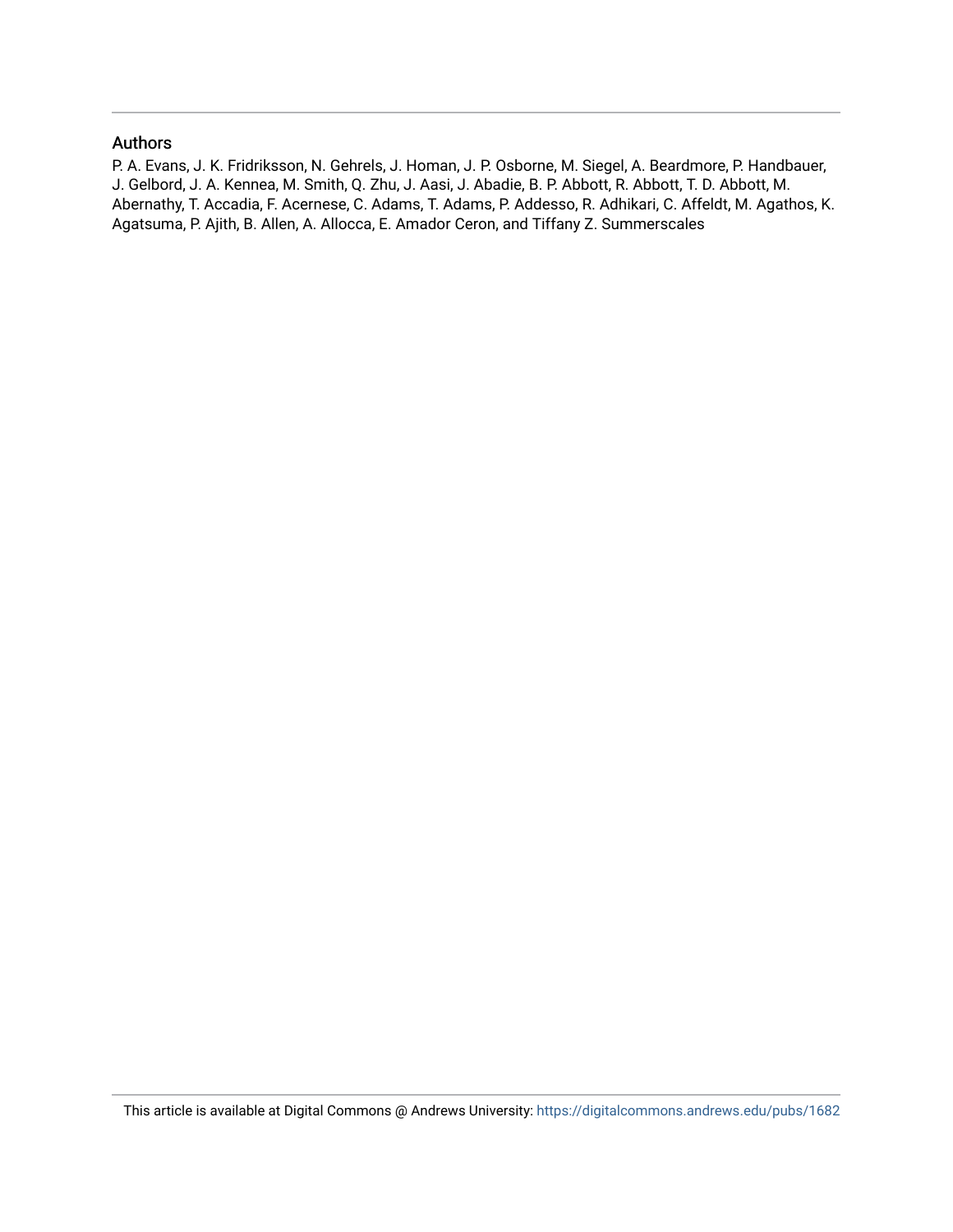#### SWIFT FOLLOW-UP OBSERVATIONS OF CANDIDATE GRAVITATIONAL-WAVE TRANSIENT EVENTS

P. A. Evans<sup>1</sup>, J. K. Fridriksson<sup>2</sup>, N. Gehrels<sup>3</sup>, J. Homan<sup>2</sup>, J. P. Osborne<sup>1</sup>, M. Siegel<sup>4</sup>, A. Beardmore<sup>1</sup>, P. HANDBAUER<sup>5</sup>, J. GELBORD<sup>4</sup>, J. A. KENNEA<sup>4</sup>, M. SMITH<sup>4</sup>, Q. ZHU<sup>4</sup>,

The LIGO Scientific Collaboration and Virgo Collaboration

J. Aasi<sup>6</sup>, J. Abadie<sup>6</sup>, B. P. Abbott<sup>6</sup>, R. Abbott<sup>6</sup>, T. D. Abbott<sup>7</sup>, M. Abernathy<sup>8</sup>, T. Accadia<sup>9</sup>, F. Acernese<sup>10ac</sup>, C. ADAMS<sup>11</sup>, T. ADAMS<sup>12</sup>, P. ADDESSO<sup>61</sup>, R. ADHIKARI<sup>6</sup>, C. AFFELDT<sup>14,15</sup>, M. AGATHOS<sup>16A</sup>, K. AGATSUMA<sup>17</sup>, P. AJITH<sup>6</sup>, B. ALLEN<sup>14,18,15</sup>, A. ALLOCCA<sup>19AC</sup>, E. AMADOR CERON<sup>18</sup>, D. AMARIUTEI<sup>20</sup>, S. B. ANDERSON<sup>6</sup>, W. G. ANDERSON<sup>18</sup>, K. Arai<sup>6</sup>, M. C. Araya<sup>6</sup>, S. Ast<sup>14,15</sup>, S. M. Aston<sup>11</sup>, P. Astone<sup>21A</sup>, D. Atkinson<sup>22</sup>, P. Aufmuth<sup>15,14</sup>, C. Aulbert<sup>14,15</sup>, B. E. Aylott<sup>23</sup>, S. Babak<sup>24</sup>, P. Baker<sup>25</sup>, G. Ballardin<sup>26</sup>, S. Ballmer<sup>27</sup>, Y. Bao<sup>20</sup>, J. C. B. Barayoga<sup>6</sup>, D. Barker<sup>22</sup>, F. BARONE<sup>10ac</sup>, B. BARR<sup>8</sup>, L. BARSOTTI<sup>28</sup>, M. BARSUGLIA<sup>29</sup>, M. A. BARTON<sup>22</sup>, I. BARTOS<sup>30</sup>, R. BASSIRI<sup>8,31</sup>, M. BASTARRIKA<sup>8</sup>, A. BASTI<sup>19ab</sup>, J. BATCH<sup>22</sup>, J. BAUCHROWITZ<sup>14,15</sup>, TH. S. BAUER<sup>16A</sup>, M. BEBRONNE<sup>9</sup>, D. BECK<sup>31</sup>, B. BEHNKE<sup>24</sup>, M. BEJGER<sup>32c</sup>, M.G. BEKER<sup>16A</sup>, A. S. BELL<sup>8</sup>, C. BELL<sup>8</sup>, I. BELOPOLSKI<sup>30</sup>, M. BENACQUISTA<sup>33</sup>, J. M. BERLINER<sup>22</sup>, A. BERTOLINI<sup>14,15</sup>, J. BETZWIESER<sup>11</sup>, N. BEVERIDGE<sup>8</sup>, P. T. BEYERSDORF<sup>34</sup>, T. BHADBADE<sup>31</sup>, I. A. BILENKO<sup>35</sup>, G. BILLINGSLEY<sup>6</sup>, J. BIRCH<sup>11</sup>, R. BISWAS<sup>33</sup>, M. BITOSSI<sup>19A</sup>, M. A. BIZOUARD<sup>36A</sup>, E. BLACK<sup>6</sup>, J. K. BLACKBURN<sup>6</sup>, L. BLACKBURN<sup>3</sup>, D. BLAIR<sup>37</sup>, B. BLAND<sup>22</sup>, M. BLOM<sup>16A</sup>, O. BOCK<sup>14,15</sup>, T. P. BODIYA<sup>28</sup>, C. BOGAN<sup>14,15</sup>, C. BOND<sup>23</sup>, R. BONDARESCU<sup>4</sup>, F. BONDU<sup>38B</sup>, L. BONELLI<sup>19AB</sup>, R. BONNAND<sup>39</sup>, R. BORK<sup>6</sup>, M. BORN<sup>14,15</sup>, V. BOSCHI<sup>19A</sup>, S. BOSE<sup>40</sup>, L. BOSI<sup>41A</sup>, B. BOUHOU<sup>29</sup>, S. BRACCINI<sup>19A</sup>, C. BRADASCHIA<sup>19A</sup>, P. R. BRADY<sup>18</sup>, V. B. BRAGINSKY<sup>35</sup>, M. BRANCHESI<sup>42AB</sup>, J. E. BRAU<sup>43</sup>, J. BREYER<sup>14,15</sup>, T. BRIANT<sup>44</sup>, D. O. BRIDGES<sup>11</sup>, A. BRILLET<sup>38A</sup>, M. BRINKMANN<sup>14,15</sup>, V. Brisson<sup>36A</sup>, M. Britzger<sup>14,15</sup>, A. F. Brooks<sup>6</sup>, D. A. Brown<sup>27</sup>, T. Bulik<sup>32b</sup>, H. J. Bulten<sup>16ab</sup>, A. Buonanno<sup>45</sup>, J. BURGUET–CASTELL<sup>46</sup>, D. BUSKULIC<sup>9</sup>, C. BUY<sup>29</sup>, R. L. BYER<sup>31</sup>, L. CADONATI<sup>47</sup>, G. CAGNOLI<sup>33,39</sup>, E. CALLONI<sup>10AB</sup>, J. B. CAMP<sup>3</sup>, P. CAMPSIE<sup>8</sup>, K. CANNON<sup>48</sup>, B. CANUEL<sup>26</sup>, J. CAO<sup>49</sup>, C. D. CAPANO<sup>45</sup>, F. CARBOGNANI<sup>26</sup>, L. CARBONE<sup>23</sup>, S. CARIDE<sup>50</sup>, S. CAUDILL<sup>51</sup>, M. CAVAGLIÀ<sup>52</sup>, F. CAVALIER<sup>36A</sup>, R. CAVALIERI<sup>26</sup>, G. CELLA<sup>19A</sup>, C. CEPEDA<sup>6</sup>, E. CESARINI<sup>426</sup>, T. CHALERMSONGSAK<sup>6</sup>, P. CHARLTON<sup>53</sup>, E. CHASSANDE-MOTTIN<sup>29</sup>, W. CHEN<sup>49</sup>, X. CHEN<sup>37</sup>, Y. CHEN<sup>54</sup>, A. CHINCARINI<sup>55</sup>, A. CHIUMMO<sup>26</sup>, H. S. CHO<sup>56</sup>, J. CHOW<sup>57</sup>, N. CHRISTENSEN<sup>58</sup>, S. S. Y. CHUA<sup>57</sup>, C. T. Y. CHUNG<sup>59</sup>, S. CHUNG<sup>37</sup>, G. CIANI<sup>20</sup>, F. CLARA<sup>22</sup>, D. E. CLARK<sup>31</sup>, J. A. CLARK<sup>47</sup>, J. H. CLAYTON<sup>18</sup>, F. CLEVA<sup>38A</sup>, E. COCCIA<sup>60AB</sup>, P.-F. COHADON<sup>44</sup>, C. N. COLACINO<sup>19AB</sup>, A. COLLA<sup>21AB</sup>, M. COLOMBINI<sup>21B</sup>, A. CONTE<sup>21AB</sup>, R. CONTE<sup>61</sup>, D. COOK<sup>22</sup>, T. R. CORBITT<sup>28</sup>, M. CORDIER<sup>34</sup>, N. CORNISH<sup>25</sup>, A. CORSI<sup>6</sup>, C. A. COSTA<sup>51,62</sup>, M. COUGHLIN<sup>58</sup>, J.-P. COULON<sup>38A</sup>, P. COUVARES<sup>27</sup>, D. M. COWARD<sup>37</sup>, M. COWART<sup>11</sup>, D. C. COYNE<sup>6</sup>, J. D. E. CREIGHTON<sup>18</sup>, T. D. CREIGHTON<sup>33</sup>, A. M. CRUISE<sup>23</sup>, A. CUMMING<sup>8</sup>, L. CUNNINGHAM<sup>8</sup>, E. CUOCO<sup>26</sup>, R. M. CUTLER<sup>23</sup>, K. DAHL<sup>14,15</sup>, M. DAMJANIC<sup>14,15</sup>, S. L. DANILISHIN<sup>37</sup>, S. D'ANTONIO<sup>60a</sup>, K. DANZMANN<sup>14,15</sup>, V. DATTILO<sup>26</sup>, B. DAUDERT<sup>6</sup>, H. DAVELOZA<sup>33</sup>, M. DAVIER<sup>36a</sup>, E. J. DAW<sup>63</sup>, R. DAY<sup>26</sup>, T. DAYANGA<sup>40</sup>, R. DE ROSA<sup>10AB</sup>, D. DEBRA<sup>31</sup>, G. DEBRECZENI<sup>64</sup>, J. DEGALLAIX<sup>39</sup>, W. DEL POZZO<sup>16A</sup>, T. DENT<sup>12</sup>, V. DERGACHEV<sup>6</sup>, R. DEROSA<sup>51</sup>, S. DHURANDHAR<sup>65</sup>, L. DI FIORE<sup>10A</sup>, A. DI LIETO<sup>19AB</sup>, I. DI PALMA<sup>14,15</sup>, M. DI PAOLO EMILIO<sup>60AC</sup>, A. DI VIRGILIO<sup>19A</sup>, M. DÍAZ<sup>33</sup>, A. DIETZ<sup>9,52</sup>, F. DONOVAN<sup>28</sup>, K. L. DOOLEY<sup>14,15</sup>, S. DORAVARI<sup>6</sup>, S. DORSHER<sup>66</sup>, M. DRAGO<sup>67AB</sup>, R. W. P. DREVER<sup>68</sup>, J. C. DRIGGERS<sup>6</sup>, Z. DU<sup>49</sup>, J.-C. DUMAS<sup>37</sup>, S. DWYER<sup>28</sup>, T. EBERLE<sup>14,15</sup>, M. EDGAR<sup>8</sup>, M. EDWARDS<sup>12</sup>, A. EFFLER<sup>51</sup>, P. EHRENS<sup>6</sup>, S. EIKENBERRY<sup>20</sup>, G. ENDRŐCZI<sup>64</sup>, R. ENGEL<sup>6</sup>, T. ETZEL<sup>6</sup>, K. EVANS<sup>8</sup>, M. EVANS<sup>28</sup>, T. EVANS<sup>11</sup>, M. FACTOUROVICH<sup>30</sup>, V. FAFONE<sup>60AB</sup>, S. FAIRHURST<sup>12</sup>, B. F. FARR<sup>69</sup>, M. FAVATA<sup>18</sup>, D. FAZI<sup>69</sup>, H. FEHRMANN<sup>14,15</sup>, D. FELDBAUM<sup>20</sup>, I. FERRANTE<sup>19AB</sup>, F. FERRINI<sup>26</sup>, F. FIDECARO<sup>19AB</sup>, L. S. FINN<sup>4</sup>, I. FIORI<sup>26</sup>, R. P. FISHER<sup>27</sup>, R. FLAMINIO<sup>39</sup>, S. FOLEY<sup>28</sup>, E. FORSI<sup>11</sup>, L. A. FORTE<sup>10A</sup>, N. FOTOPOULOS<sup>6</sup>, J.-D. FOURNIER<sup>38A</sup>, J. Franc<sup>39</sup>, S. Franco<sup>36a</sup>, S. Frasca<sup>21ab</sup>, F. Frasconi<sup>19a</sup>, M. Frede<sup>14,15</sup>, M. A. Frei<sup>70</sup>, Z. Frei<sup>5</sup>, A. Freise<sup>23</sup>, R. FREY<sup>43</sup>, T. T. FRICKE<sup>14,15</sup>, D. FRIEDRICH<sup>14,15</sup>, P. FRITSCHEL<sup>28</sup>, V. V. FROLOV<sup>11</sup>, M.-K. FUJIMOTO<sup>17</sup>, P. J. FULDA<sup>23</sup>, M. FYFFE<sup>11</sup>, J. GAIR<sup>71</sup>, M. GALIMBERTI<sup>39</sup>, L. GAMMAITONI<sup>41AB</sup>, J. GARCIA<sup>22</sup>, F. GARUFI<sup>10AB</sup>, M. E. GÁSPÁR<sup>64</sup>, G. GELENCSER<sup>5</sup>, G. GEMME<sup>55</sup>, E. GENIN<sup>26</sup>, A. GENNAI<sup>19A</sup>, L. Á. GERGELY<sup>72</sup>, S. GHOSH<sup>40</sup>, J. A. GIAIME<sup>51,11</sup>, S. GIAMPANIS<sup>18</sup>, K. D. GIARDINA<sup>11</sup>, A. GIAZOTTO<sup>19A</sup>, S. GIL-CASANOVA<sup>46</sup>, C. GILL<sup>8</sup>, J. GLEASON<sup>20</sup>, E. GOETZ<sup>14,15</sup>, G. GONZÁLEZ<sup>51</sup>, M. L. GORODETSKY<sup>35</sup>, S. GOSSLER<sup>14,15</sup>, R. GOUATY<sup>9</sup>, C. GRAEF<sup>14,15</sup>, P. B. GRAFF<sup>71</sup>, M. GRANATA<sup>39</sup>, A. GRANT<sup>8</sup>, C. GRAY<sup>22</sup>, R. J. S. GREENHALGH<sup>73</sup>, A. M. GRETARSSON<sup>74</sup>, C. GRIFFO<sup>7</sup>, H. GROTE<sup>14,15</sup>, K. GROVER<sup>23</sup>, S. GRUNEWALD<sup>24</sup>, G. M. GUIDI<sup>42AB</sup>, C. GUIDO<sup>11</sup>, R. GUPTA<sup>65</sup>, E. K. GUSTAFSON<sup>6</sup>, R. GUSTAFSON<sup>50</sup>, J. M. HALLAM<sup>23</sup>, D. HAMMER<sup>18</sup>, G. HAMMOND<sup>8</sup>, J. HANKS<sup>22</sup>, C. HANNA<sup>6,75</sup>, J. HANSON<sup>11</sup>, J. HARMS<sup>68</sup>, G. M. HARRY<sup>76</sup>, I. W. HARRY<sup>77</sup>, E. D. HARSTAD<sup>43</sup>, M. T. HARTMAN<sup>20</sup>, K. HAUGHIAN<sup>8</sup>, K. HAYAMA<sup>17</sup>, J.-F. HAYAU<sup>386</sup>, J. HEEFNER<sup>6</sup>, A. HEIDMANN<sup>44</sup>, M. C. HEINTZE<sup>11</sup>, H. HEITMANN<sup>38A</sup>, P. HELLO<sup>36A</sup>, G. HEMMING<sup>26</sup>, M. A. HENDRY<sup>8</sup>, I. S. HENG<sup>8</sup>, A. W. HEPTONSTALL<sup>6</sup>, V. HERRERA<sup>31</sup>, M. HEURS<sup>14,15</sup>, M. HEWITSON<sup>14,15</sup>, S. HILD<sup>8</sup>, D. HOAK<sup>47</sup>, K. A. HODGE<sup>6</sup>, K. HOLT<sup>11</sup>, M. HOLTROP<sup>77</sup>, T. HONG<sup>54</sup>, S. HOOPER<sup>37</sup>, J. HOUGH<sup>8</sup>, E. J. HOWELL<sup>37</sup>, B. HUGHEY<sup>18</sup>, S. HUSA<sup>46</sup>, S. H. HUTTNER<sup>8</sup>, T. HUYNH-DINH<sup>11</sup>, D. R. INGRAM<sup>22</sup>, R. INTA<sup>57</sup>, T. ISOGAI<sup>58</sup>, A. IVANOV<sup>6</sup>, K. IZUMI<sup>17</sup>, M. JACOBSON<sup>6</sup>, E. JAMES<sup>6</sup>, Y. J. JANG<sup>69</sup>, P. JARANOWSKI<sup>32D</sup>, E. JESSE<sup>74</sup>, W. W. JOHNSON<sup>51</sup>, D. I. JONES<sup>78</sup>, R. JONES<sup>8</sup>, R.J.G. JONKER<sup>16A</sup>, L. JU<sup>37</sup>, P. KALMUS<sup>6</sup>, V. KALOGERA<sup>69</sup>, S. KANDHASAMY<sup>66</sup>, G. KANG<sup>79</sup>, J. B. KANNER<sup>45,3</sup>, M. KASPRZACK<sup>26,36A</sup>, R. KASTURI<sup>80</sup>, E. KATSAVOUNIDIS<sup>28</sup>, W. KATZMAN<sup>11</sup>, H. KAUFER<sup>14,15</sup>, K. KAUFMAN<sup>54</sup>, K. KAWABE<sup>22</sup>, S. KAWAMURA<sup>17</sup>, F. KAWAZOE<sup>14,15</sup>, D. KEITEL<sup>14,15</sup>, D. KELLEY<sup>27</sup>, W. KELLS<sup>6</sup>, D. G. KEPPEL<sup>6</sup>, Z. KERESZTES<sup>72</sup>, A. KHALAIDOVSKI<sup>14,15</sup>, F. Y. KHALILI<sup>35</sup>, E. A. KHAZANOV<sup>81</sup>, B. K. KIM<sup>79</sup>, C. KIM<sup>82</sup>, H. KIM<sup>14,15</sup>, K. KIM<sup>83</sup>, N. KIM<sup>31</sup>, Y. M. KIM<sup>56</sup>, P. J. KING<sup>6</sup>, D. L. KINZEL<sup>11</sup>, J. S. KISSEL<sup>28</sup>, S. KLIMENKO<sup>20</sup>, J. KLINE<sup>18</sup>, K. KOKEYAMA<sup>51</sup>, V. KONDRASHOV<sup>6</sup>, S. KORANDA<sup>18</sup>, W. Z. KORTH<sup>6</sup>, I. KOWALSKA $3^{2B}$ , D. KOZAK<sup>6</sup>, V. KRINGEL<sup>14,15</sup>, B. KRISHNAN<sup>24</sup>, A. KRÓLAK $3^{24E}$ , G. KUEHN<sup>14,15</sup>, P. KUMAR<sup>27</sup>, R. KUMAR<sup>8</sup>, R. KURDYUMOV<sup>31</sup>, P. KWEE<sup>28</sup>, P. K. LAM<sup>57</sup>, M. LANDRY<sup>22</sup>, A. LANGLEY<sup>68</sup>, B. LANTZ<sup>31</sup>, N. LASTZKA<sup>14,15</sup>, C. LAWRIE<sup>8</sup>, A. LAZZARINI<sup>6</sup>, A. LE ROUX<sup>11</sup>, P. LEACI<sup>24</sup>, C. H. LEE<sup>56</sup>, H. K. LEE<sup>83</sup>, H. M. LEE<sup>84</sup>, J. R. LEONG<sup>14</sup>,<sup>15</sup>, I. LEONOR<sup>43</sup>, N. LEROY<sup>36A</sup>, N. LETENDRE<sup>9</sup>, V. LHUILLIER<sup>22</sup>, J. Li<sup>49</sup>, T. G. F. Li<sup>16A</sup>, P. E. LINDQUIST<sup>6</sup>, V. LITVINE<sup>6</sup>, Y. LIU<sup>49</sup>, Z. LIU<sup>20</sup>, N. A. LOCKERBIE<sup>85</sup>, D. LODHIA<sup>23</sup>, J. LOGUE<sup>8</sup>, M. LORENZINI<sup>42</sup><sup>A</sup>, V. LORIETTE<sup>36B</sup>, M. LORMAND<sup>11</sup>, G. LOSURDO<sup>42A</sup>, J. LOUGH<sup>27</sup>, M. LUBINSKI<sup>22</sup>, H. LÜCK<sup>14,15</sup>, A. P. LUNDGREN<sup>14,15</sup>, J. MACARTHUR<sup>8</sup>, E. MACDONALD<sup>8</sup>,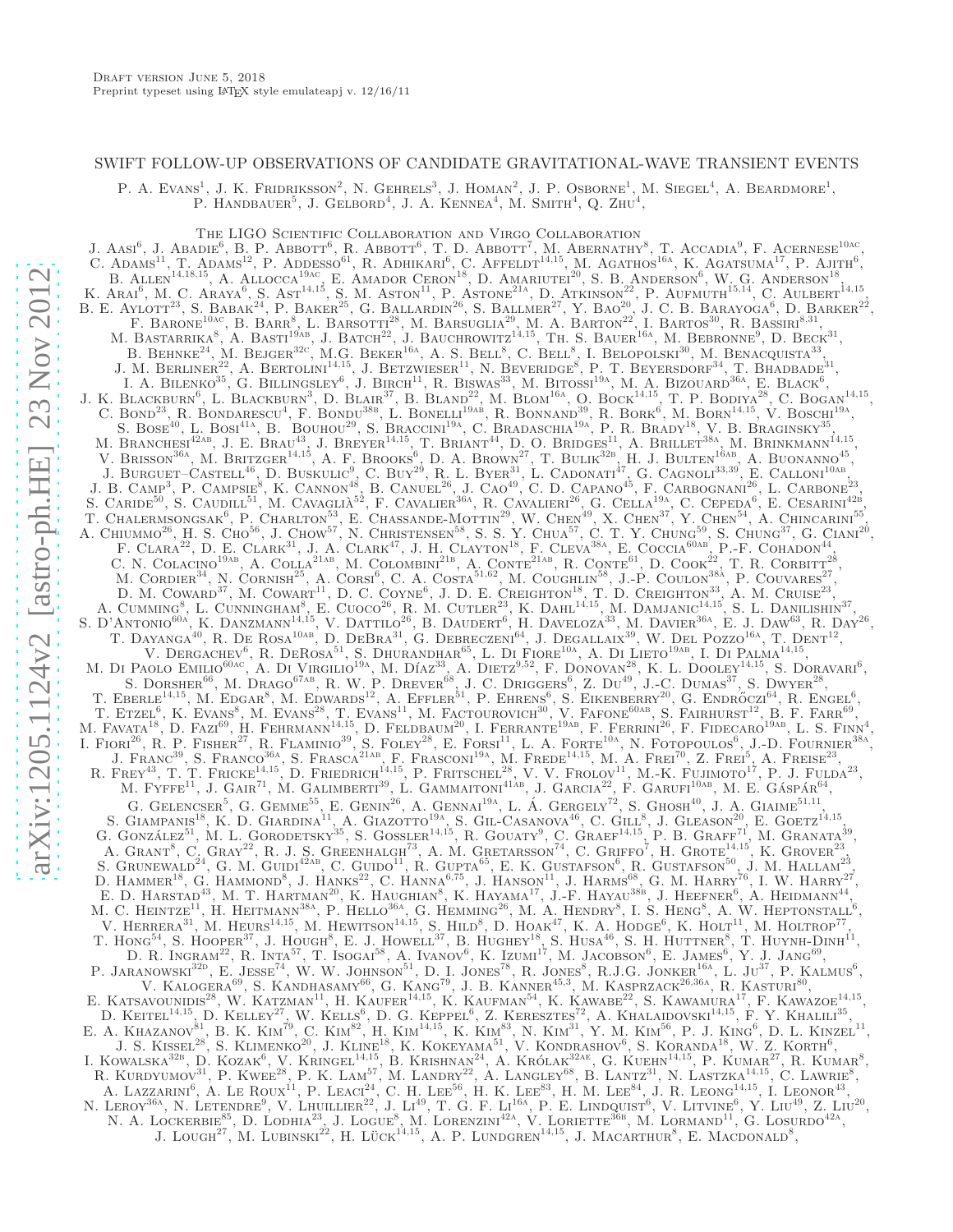B. MACHENSCHALK<sup>14,15</sup>, M. MACINNIS<sup>28</sup>, D. M. MACLEOD<sup>12</sup>, M. MAGESWARAN<sup>6</sup>, K. MAILAND<sup>6</sup>, E. MAJORANA<sup>21A</sup>, I. MAKSIMOVIC<sup>36b</sup>, V. MALVEZZI<sup>60A</sup>, N. MAN<sup>38A</sup>, I. MANDEL<sup>23</sup>, V. MANDIC<sup>66</sup>, M. MANTOVANI<sup>19A</sup>, F. MARCHESONI<sup>416c</sup>, F. MARION<sup>9</sup>, S. MÁRKA<sup>30</sup>, Z. MÁRKA<sup>30</sup>, A. MARKOSYAN<sup>31</sup>, E. MAROS<sup>6</sup>, J. MARQUE<sup>26</sup>, F. MARTELLI<sup>42AB</sup>, I. W. MARTIN<sup>8</sup>, R. M. MARTIN<sup>20</sup>, J. N. MARX<sup>6</sup>, K. MASON<sup>28</sup>, A. MASSEROT<sup>9</sup>, F. MATICHARD<sup>28</sup>, L. MATONE<sup>30</sup>, R. A. MATZNER<sup>86</sup>, N. MAVALVALA<sup>28</sup>, G. MAZZOLO<sup>14,15</sup>, R. MCCARTHY<sup>22</sup>, D. E. MCCLELLAND<sup>57</sup>, P. MCDANIEL<sup>28</sup>, S. C. MCGUIRE<sup>87</sup>, G. MCINTYRE<sup>6</sup>, J. MCIVER<sup>47</sup>, G. D. MEADORS<sup>50</sup>, M. MEHMET<sup>14,15</sup>, T. MEIER<sup>15,14</sup>, A. MELATOS<sup>59</sup>, A. C. MELISSINOS<sup>88</sup>, G. MENDELL<sup>22</sup>, D. F. MENÉNDEZ<sup>4</sup>, R. A. MERCER<sup>18</sup>, S. MESHKOV<sup>6</sup>, C. MESSENGER<sup>12</sup>, M. S. MEYER<sup>11</sup>, H. MIAO<sup>54</sup>, C. MICHEL<sup>39</sup>, L. MILANO<sup>10AB</sup>, J. MILLER<sup>57</sup>, Y. MINENKOV<sup>60A</sup>, C. M. F. MINGARELLI<sup>23</sup>, V. P. MITROFANOV<sup>35</sup>, G. MITSELMAKHER<sup>20</sup>, R. MITTLEMAN<sup>28</sup>, B. Moe<sup>18</sup>, M. MOHAN<sup>26</sup>, S. R. P. MOHAPATRA<sup>47</sup>, D. MORARU<sup>22</sup>, G. MORENO<sup>22</sup>, N. MORGADO<sup>39</sup>, A. MORGIA<sup>60AB</sup>, T. MOR<sup>17</sup>, S. R. MORRISS<sup>33</sup>, S. MOSCA<sup>10AB</sup>, K. MOSSAVI<sup>14,15</sup>, B. MOURS<sup>9</sup>, C. M. MOW–LOWRY<sup>57</sup>, C. L. MUELLER<sup>20</sup>, G. MUELLER<sup>20</sup>, S. MUKHERJEE<sup>33</sup>, A. MULLAVEY<sup>51,57</sup>, H. MÜLLER-EBHARDT<sup>14,15</sup>, J. MUNCH<sup>89</sup>, D. MURPHY<sup>30</sup>, P. G. MURRAY<sup>8</sup>, A. MYTIDIS<sup>20</sup>, T. NASH<sup>6</sup>, L. NATICCHIONI<sup>21AB</sup>, V. NECULA<sup>20</sup>, J. NELSON<sup>8</sup>, I. Neri<sup>41ab</sup>, G. Newton<sup>8</sup>, T. Nguyen<sup>57</sup>, A. Nishizawa<sup>17</sup>, A. Nitz<sup>27</sup>, F. Nocera<sup>26</sup>, D. Nolting<sup>11</sup>, M. E. Normandin<sup>33</sup>, L. NUTTALL<sup>12</sup>, E. OCHSNER<sup>18</sup>, J. O'DELL<sup>73</sup>, E. OELKER<sup>28</sup>, G. H. OGIN<sup>6</sup>, J. J. OH<sup>90</sup>, S. H. OH<sup>90</sup>, R. G. OLDENBERG<sup>18</sup>, B. O'REILLY<sup>11</sup>, R. O'SHAUGHNESSY<sup>18</sup>, C. OSTHELDER<sup>6</sup>, C. D. OTT<sup>54</sup>, D. J. OTTAWAY<sup>89</sup>, R. S. OTTENS<sup>20</sup>, H. OVERMIER<sup>11</sup>, B. J. OWEN<sup>4</sup>, A. PAGE<sup>23</sup>, L. PALLADINO<sup>60AC</sup>, C. PALOMBA<sup>21A</sup>, Y. PAN<sup>45</sup>, C. PANKOW<sup>18</sup>, F. PAOLETTI<sup>19A,26</sup>, R. PAOLETTI<sup>19A</sup><sup>c</sup> M. A. Papa<sup>24,18</sup>, M. Parisi<sup>10ab</sup>, A. Pasqualetti<sup>26</sup>, R. Passaquieti<sup>19ab</sup>, D. Passuello<sup>19a</sup>, M. Pedraza<sup>6</sup>, S. Penn<sup>80</sup>, A. PERRECA<sup>27</sup>, G. PERSICHETTI<sup>10AB</sup>, M. PHELPS<sup>6</sup>, M. PICHOT<sup>38A</sup>, M. PICKENPACK<sup>14,15</sup>, F. PIERGIOVANNI<sup>42AB</sup>, V. PIERRO<sup>13</sup>, M. PIHLAJA<sup>66</sup>, L. PINARD<sup>39</sup>, I. M. PINTO<sup>13</sup>, M. PITKIN<sup>8</sup>, H. J. PLETSCH<sup>14,15</sup>, M. V. PLISSI<sup>8</sup>, R. POGGIANI<sup>19Ab</sup>, J. PÖLD<sup>14,15</sup>, F. POSTIGLIONE<sup>61</sup>, C. POUX<sup>6</sup>, M. PRATO<sup>55</sup>, V. PREDOI<sup>12</sup>, T. PRESTEGARD<sup>66</sup>, L. R. PRICE<sup>6</sup>, M. PRIJATELJ<sup>14,15</sup>, M. PRINCIPE<sup>13</sup>, S. PRIVITERA<sup>6</sup>, R. PRIX<sup>14,15</sup>, G. A. PRODI<sup>67AB</sup>, L. G. PROKHOROV<sup>35</sup>, O. PUNCKEN<sup>14,15</sup>, M. PUNTURO<sup>41A</sup>, P. PUPPO<sup>21A</sup>, V. QUETSCHKE<sup>33</sup>, R. QUITZOW-JAMES<sup>43</sup>, F. J. RAAB<sup>22</sup>, D. S. RABELING<sup>16ab</sup>, I. RÁCZ<sup>64</sup>, H. RADKINS<sup>22</sup>, P. RAFFAI<sup>30,5</sup>, M. RAKHMANOV<sup>33</sup>, C. RAMET<sup>11</sup>, B. RANKINS<sup>52</sup>, P. RAPAGNANI<sup>21AB</sup>, V. RAYMOND<sup>69</sup>, V. RE<sup>60AB</sup>, C. M. REED<sup>22</sup>, T. REED<sup>91</sup>, T. REGIMBAU<sup>38A</sup>, S. REID<sup>8</sup>, D. H. REITZE<sup>6</sup>, F. RICCI<sup>21AB</sup>, R. RIESEN<sup>11</sup>, K. RILES<sup>50</sup>, M. ROBERTS<sup>31</sup>, N. A. ROBERTSON<sup>6,8</sup>, F. ROBINET<sup>36A</sup>, C. ROBINSON<sup>12</sup>, E. L. ROBINSON<sup>24</sup>, A. ROCCHI<sup>60A</sup>, S. RODDY<sup>11</sup>, C. RODRIGUEZ<sup>69</sup>, M. RODRUCK<sup>22</sup>, L. ROLLAND<sup>9</sup>, J. G. ROLLINS<sup>6</sup>, J. D. ROMANO<sup>33</sup>, R. ROMANO<sup>10ac</sup>, J. H. ROMIE<sup>11</sup>, D. ROSIŃSKA $32cr$ , C. RÖVER<sup>14,15</sup>, S. ROWAN<sup>8</sup>, A. RÜDIGER<sup>14,15</sup>, P. RUGGI<sup>26</sup>, K. RYAN<sup>22</sup>, F. SALEMI<sup>14,15</sup>, L. SAMMUT<sup>59</sup>, V. SANDBERG<sup>22</sup>, S. SANKAR<sup>28</sup>, V. SANNIBALE<sup>6</sup>, L. SANTAMARÍA<sup>6</sup>, I. SANTIAGO-PRIETO<sup>8</sup>, G. SANTOSTASI<sup>92</sup>, E. SARACCO<sup>39</sup>, B. SASSOLAS<sup>39</sup>, B. S. SATHYAPRAKASH<sup>12</sup>, P. R. SAULSON<sup>27</sup>, R. L. SAVAGE<sup>22</sup>, R. SCHILLING<sup>14,15</sup>, R. SCHNABEL<sup>14,15</sup>, R. M. S. SCHOFIELD<sup>43</sup>, B. SCHULZ<sup>14,15</sup>, B. F. SCHUTZ<sup>24,12</sup>, P. SCHWINBERG<sup>22</sup>, J. SCOTT<sup>8</sup>, S. M. SCOTT<sup>57</sup>, F. SEIFERT<sup>6</sup>, D. SELLERS<sup>11</sup>, D. SENTENAC<sup>26</sup>, A. SERGEEV<sup>81</sup>, D. A. SHADDOCK<sup>57</sup>, M. SHALTEV<sup>14,15</sup>, B. SHAPIRO<sup>28</sup>, P. SHAWHAN<sup>45</sup>, D. H. SHOEMAKER<sup>28</sup>, T. L SIDERY<sup>23</sup>, X. SIEMENS<sup>18</sup>, D. SIGG<sup>22</sup>, D. SIMAKOV<sup>14,15</sup>, A. SINGER<sup>6</sup>, L. SINGER<sup>6</sup>, A. M. SINTES<sup>46</sup>, G. R. SKELTON<sup>18</sup>, B. J. J. SLAGMOLEN<sup>57</sup>, J. SLUTSKY<sup>51</sup>, J. R. SMITH<sup>7</sup>, M. R. SMITH<sup>6</sup>, R. J. E. SMITH<sup>23</sup>, N. D. SMITH-LEFEBVRE<sup>28</sup>, K. SOMIYA<sup>54</sup>, B. SORAZU<sup>8</sup>, F. C. SPEIRITS<sup>8</sup>, L. SPERANDIO<sup>60AB</sup>, M. STEFSZKY<sup>57</sup>, E. STEINERT<sup>22</sup>, J. STEINLECHNER<sup>14,15</sup>, S. STEINLECHNER<sup>14,15</sup>, S. STEPLEWSKI<sup>40</sup>, A. STOCHINO<sup>6</sup>, R. STONE<sup>33</sup>, K. A. STRAIN<sup>8</sup>, S. E. STRIGIN<sup>35</sup>, A. S. STROEER<sup>33</sup>, R. STURANI<sup>42AB</sup>, A. L. STUVER<sup>11</sup>, T. Z. SUMMERSCALES<sup>93</sup>, M. SUNG<sup>51</sup>, S. SUSMITHAN<sup>37</sup>, P. J. SUTTON<sup>12</sup>, B. SWINKELS<sup>26</sup>, G. SZEIFERT<sup>5</sup>, M. TACCA<sup>26</sup>, L. TAFFARELLO<sup>67C</sup>, D. TALUKDER<sup>40</sup>, D. B. TANNER<sup>20</sup>, S. P. TARABRIN<sup>14,15</sup>, R. TAYLOR<sup>6</sup>, A. P. M. TER BRAACK<sup>16A</sup>, P. THOMAS<sup>22</sup>, K. A. THORNE<sup>11</sup>, K. S. THORNE<sup>54</sup>, E. THRANE<sup>66</sup>, A. THÜRING<sup>15,14</sup>, C. TITSLER<sup>4</sup>, K. V. TOKMAKOV<sup>85</sup>, C. TOMLINSON<sup>63</sup>, A. TONCELLI<sup>19AB</sup>, M. TONELLI<sup>19AB</sup>, O. TORRE<sup>19AC</sup>, C. V. TORRES<sup>33</sup>, C. I. TORRIE<sup>6,8</sup>, E. TOURNEFIER<sup>9</sup>, F. TRAVASSO<sup>41AB</sup>, G. TRAYLOR<sup>11</sup>, M. TSE<sup>30</sup>, D. UGOLINI<sup>94</sup>, H. VAHLBRUCH<sup>15,14</sup>, G. VAJENTE<sup>19ab</sup>, J. F. J. van den Brand<sup>16ab</sup>, C. Van Den Broeck<sup>16a</sup>, S. VAN DER PUTTEN<sup>16A</sup>, A. A. VAN VEGGEL<sup>8</sup>, S. VASS<sup>6</sup>, M. VASUTH<sup>64</sup>, R. VAULIN<sup>28</sup>, M. VAVOULIDIS<sup>36A</sup>, A. VECCHIO<sup>23</sup>, C. VECCHIO<sup>23</sup>, C. VECCHIO<sup>23</sup>, C. VECCHIO<sup>23</sup>, C. VECCHIO<sup>23</sup>, C. VECCHIO<sup>23</sup>, C. VECCHIO<sup>23</sup>, C. G. VEDOVATO<sup>67c</sup>, J. VEITCH<sup>12</sup>, P. J. VEITCH<sup>89</sup>, K. VENKATESWARA<sup>95</sup>, D. VERKINDT<sup>9</sup>, F. VETRANO<sup>42AB</sup>, A. VICERÉ<sup>42AB</sup>, A. E. VILLAR<sup>6</sup>, J.-Y. VINET<sup>38A</sup>, S. VITALE<sup>16A</sup>, H. VOCCA<sup>41A</sup>, C. VORVICK<sup>22</sup>, S. P. VYATCHANIN<sup>35</sup>, A. WADE<sup>57</sup>, L. WADE<sup>18</sup>, M. WADE<sup>18</sup>, S. J. WALDMAN<sup>28</sup>, L. WALLACE<sup>6</sup>, Y. WAN<sup>49</sup>, M. WANG<sup>23</sup>, X. WANG<sup>49</sup>, A. WANNER<sup>14,15</sup>, R. L. WARD<sup>29</sup>, M. WAS<sup>36A</sup>, M. WEINERT<sup>14,15</sup>, A. J. WEINSTEIN<sup>6</sup>, R. WEISS<sup>28</sup>, T. WELBORN<sup>11</sup>, L. WEN<sup>54,37</sup>, P. WESSELS<sup>14,15</sup>, M. WEST<sup>27</sup>, T. WESTPHAL<sup>14,15</sup>, K. WETTE<sup>14,15</sup>, J. T. WHELAN<sup>70</sup>, S. E. WHITCOMB<sup>6,37</sup>, D. J. WHITE<sup>63</sup>, B. F. WHITING<sup>20</sup>, K. WIESNER<sup>14,15</sup>, C. WILKINSON<sup>22</sup>, P. A. WILLEMS<sup>6</sup>, L. WILLIAMS<sup>20</sup>, R. WILLIAMS<sup>6</sup>, B. WILLKE<sup>14,15</sup>, M. WIMMER<sup>14,15</sup>, L. WINKELMANN<sup>14,15</sup>, W. WINKLER<sup>14,15</sup>, C. C. WIPF<sup>28</sup>, A. G. WISEMAN<sup>18</sup>, H. WITTEL<sup>14,15</sup>, G. WOAN<sup>8</sup>, R. WOOLEY<sup>11</sup>, J. WORDEN<sup>22</sup>, J. YABLON<sup>69</sup>, I. YAKUSHIN<sup>11</sup>, H. YAMAMOTO<sup>6</sup>, K. YAMAMOTO<sup>67bD</sup>, C. C. YANCEY<sup>45</sup>, H. YANG<sup>54</sup>, D. YEATON-MASSEY<sup>6</sup>, S. YOSHIDA<sup>96</sup>, M. YVERT<sup>9</sup>, A. ZADROZNY<sup>32E</sup>, M. ZANOLIN<sup>74</sup>, J.-P. ZENDRI<sup>67c'</sup>, F. ZHANG<sup>49</sup>, L. ZHANG<sup>6</sup>, C. ZHAO<sup>37</sup>, N. ZOTOV<sup>91</sup>, M. E. ZUCKER<sup>28</sup>, J. ZWEIZIG<sup>6</sup>

Draft version June 5, 2018

#### ABSTRACT

We present the first multi-wavelength follow-up observations of two candidate gravitational-wave (GW) transient events recorded by LIGO and Virgo in their 2009-2010 science run. The events were selected with low latency by the network of GW detectors (within less than 10 minutes) and their candidate sky locations were observed by the Swift observatory (within 12 hours). Image transient detection was used to analyze the collected electromagnetic data, which were found to be consistent with background. Off-line analysis of the GW data alone has also established that the selected GW events show no evidence of an astrophysical origin; one of them is consistent with background and the other one was a test, part of a "blind injection challenge". With this work we demonstrate the feasibility of rapid follow-ups of GW transients and establish the sensitivity improvement joint electromagnetic and GW observations could bring. This is a first step toward an electromagnetic follow-up program in the regime of routine detections with the advanced GW instruments expected within this decade. In that regime multi-wavelength observations will play a significant role in completing the astrophysical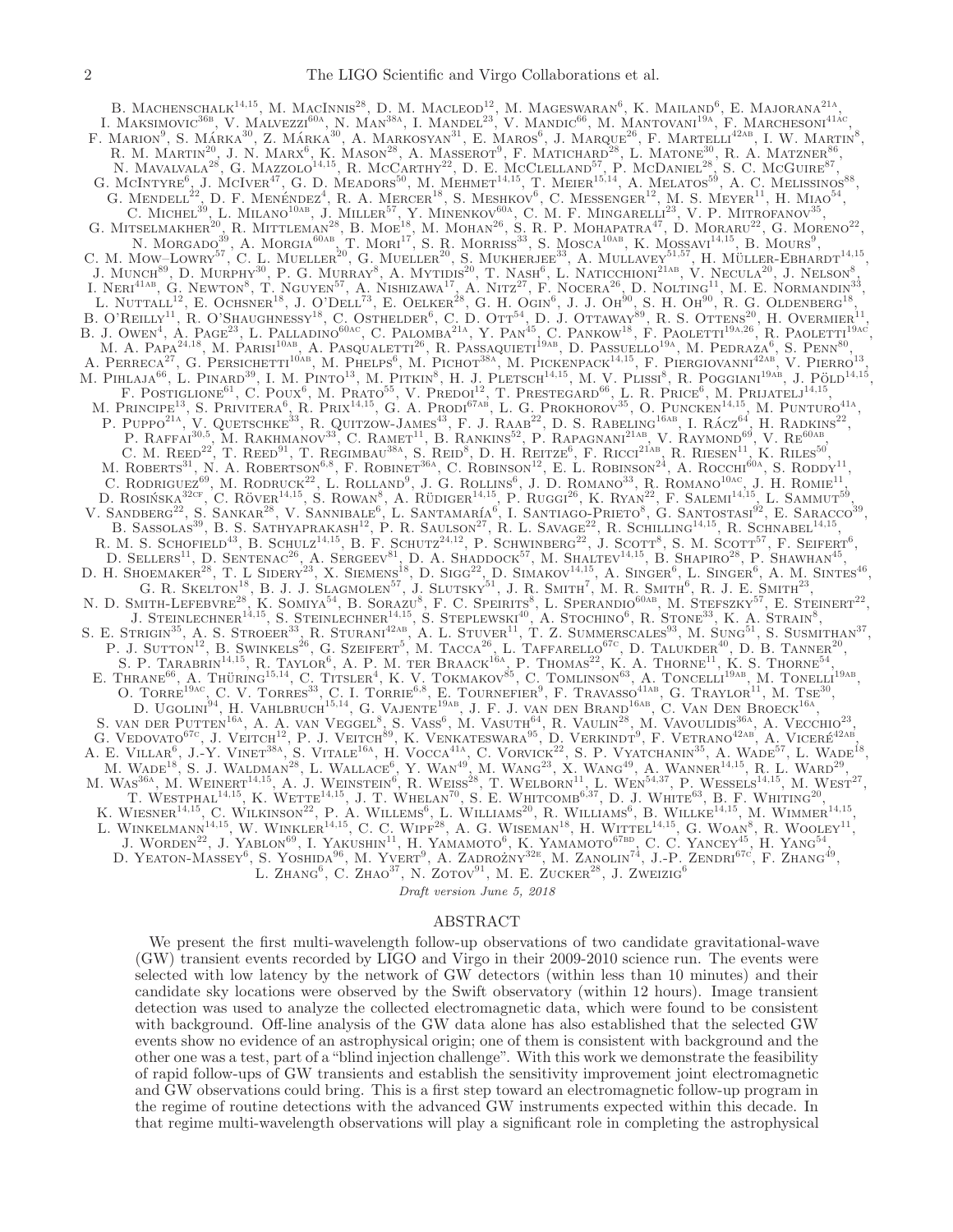identification of GW sources. We present the methods and results from this first combined analysis and discuss its implications in terms of sensitivity for the present and future instruments.

<sup>1</sup> Department of Physics and Astronomy, University of Leices-

ter, Leicester, LE1 7RH, UK <sup>2</sup> MIT Kavli Institute for Astrophysics and Space Research, 77 Massachusetts Avenue, Cambridge, MA 02139, USA

<sup>3</sup> NASA Goddard Space Flight Center, Greenbelt, MD 20771, USA

. <sup>4</sup> The Pennsylvania State University, University Park, PA 16802, USA

 $5$  Eötvös Loránd University, Budapest, 1117 Hungary

<sup>6</sup> LIGO - California Institute of Technology, Pasadena, CA 91125, USA

<sup>7</sup> California State University Fullerton, Fullerton CA 92831 USA <sup>8</sup> SUPA, University of Glasgow, Glasgow, G12 8QQ, United

Kingdom

<sup>9</sup> Laboratoire d'Annecy-le-Vieux de Physique des Particules (LAPP), Université de Savoie, CNRS/IN2P3, F-74941 Annecy-

Le-Vieux, France<br><sup>10</sup> INFN, Sezione di Napoli <sup>a</sup>; Università di Napoli 'Federico II'<sup>b</sup> , Complesso Universitario di Monte S.Angelo, I-80126 Napoli; Università di Salerno, Fisciano, I-84084 Salerno<sup>c</sup>, Italy

<sup>11</sup> LIGO - Livingston Observatory, Livingston, LA 70754, USA

 $^{12}$  Cardiff University, Cardiff, CF24 3A $\rm \AA$ , United Kingdom

<sup>13</sup> University of Sannio at Benevento, I-82100 Benevento, Italy and INFN (Sezione di Napoli), Italy

 $^{14}$  Albert-Einstein-Institut, Max-Planck-Institut für Gravita-  $\,$ tionsphysik, D-30167 Hannover, Germany

Leibniz Universität Hannover, D-30167 Hannover, Germany  $^{16}$  Nikhef, Science Park, Amsterdam, the Netherlands<sup>a</sup>; VU University Amsterdam, De Boelelaan 1081, 1081 HV Amster-

dam, the Netherlands<sup>b</sup> National Astronomical Observatory of Japan, Tokyo 181-

8588, Japan <sup>18</sup> University of Wisconsin–Milwaukee, Milwaukee, WI 53201,

**IISA** 

 $^{19}$  INFN, Sezione di Pisa<sup>a</sup>; Università di Pisa<sup>b</sup>; I-56127 Pisa; Università di Siena, I-53100 Siena<sup>c</sup>, Italy

<sup>20</sup> University of Florida, Gainesville, FL 32611, USA

 $^{21}$  INFN, Sezione di Roma<sup>a</sup>; Università 'La Sapienza'<sup>b</sup>, I-00185 Roma, Italy

<sup>22</sup> LIGO - Hanford Observatory, Richland, WA 99352, USA

<sup>23</sup> University of Birmingham, Birmingham, B15 2TT, United Kingdom

<sup>24</sup> Albert-Einstein-Institut, Max-Planck-Institut fur Gravita- ¨ tionsphysik, D-14476 Golm, Germany

<sup>25</sup> Montana State University, Bozeman, MT 59717, USA <sup>26</sup> European Gravitational Observatory (EGO), I-56021 Cascina (PI), Italy

<sup>27</sup> Syracuse University, Syracuse, NY 13244, USA

<sup>28</sup> LIGO - Massachusetts Institute of Technology, Cambridge, MA 02139, USA

<sup>29</sup> APC, AstroParticule et Cosmologie, Université Paris Diderot, CNRS/IN2P3, CEA/Irfu, Observatoire de Paris, Sorbonne Paris Cité, 10, rue Alice Domon et Léonie Duquet, 75205 Paris Cedex 13, France

<sup>30</sup> Columbia University, New York, NY 10027, USA

<sup>31</sup> Stanford University, Stanford, CA 94305, USA

<sup>32</sup> IM-PAN 00-956 Warsawa; Astronomical Observatory Warsaw University 00-478 Warsaw<sup>b</sup>; CAMK-PAN 00-716 Warsaw<sup>c</sup>; Białystok University 15-424 Białystok<sup>d</sup>; NCBJ 05-400 Świerk-Otwock<sup>e</sup>; Institute of Astronomy 65-265 Zielona Góra<sup>f</sup>, Poland

<sup>33</sup> The University of Texas at Brownsville, Brownsville, TX 78520, USA

<sup>34</sup> San Jose State University, San Jose, CA 95192, USA

<sup>35</sup> Moscow State University, Moscow, 119992, Russia

 $^{36}$  LAL, Université Paris-Sud, IN2P3/CNRS, F-91898 Orsay<sup>a</sup>; ESPCI, CNRS, F-75005 Paris<sup>b</sup>, France

<sup>37</sup> University of Western Australia, Crawley, WA 6009, Australia<br><sup>38</sup> Université Nice-Sophia-Antipolis, CNRS, Observatoire de

la Côte d'Azur, F-06304 Nice<sup>a</sup>; Institut de Physique de Rennes, CNRS, Université de Rennes 1, 35042 Rennes<sup>b</sup>, France

 $^{39}$  Laboratoire des Matériaux Avancés (LMA), IN2P3/CNRS,

F-69622 Villeurbanne, Lyon, France

<sup>40</sup> Washington State University, Pullman, WA 99164, USA

<sup>41</sup> INFN, Sezione di Perugia<sup>a</sup>; Università di Perugia<sup>b</sup>, I-06123 Perugia; Università di Camerino, Dipartimento di Fisica<sup>c</sup>, I-62032 Camerino, Italy

 $42$  INFN, Sezione di Firenze, I-50019 Sesto Fiorentino<sup>a</sup>; Uni-

versità degli Studi di Urbino 'Carlo Bo', I-61029 Urbino<sup>b</sup>, Italy <sup>43</sup> University of Oregon, Eugene, OR 97403, USA

<sup>44</sup> Laboratoire Kastler Brossel, ENS, CNRS, UPMC, Université Pierre et Marie Curie, 4 Place Jussieu, F-75005 Paris, France

<sup>45</sup> University of Maryland, College Park, MD 20742 USA <sup>46</sup> Universitat de les Illes Balears, E-07122 Palma de Mallorca,

Spain <sup>47</sup> University of Massachusetts - Amherst, Amherst, MA

01003, USA

<sup>48</sup> Canadian Institute for Theoretical Astrophysics, University of Toronto, Toronto, Ontario, M5S 3H8, Canada

<sup>49</sup> Tsinghua University, Beijing 100084 China

<sup>50</sup> University of Michigan, Ann Arbor, MI 48109, USA

<sup>51</sup> Louisiana State University, Baton Rouge, LA 70803, USA

<sup>52</sup> The University of Mississippi, University, MS 38677, USA

<sup>53</sup> Charles Sturt University, Wagga Wagga, NSW 2678, Aus-

tralia <sup>54</sup> Caltech-CaRT, Pasadena, CA 91125, USA

<sup>55</sup> INFN, Sezione di Genova; I-16146 Genova, Italy

<sup>56</sup> Pusan National University, Busan 609-735, Korea

<sup>57</sup> Australian National University, Canberra, ACT 0200, Australia

<sup>58</sup> Carleton College, Northfield, MN 55057, USA

<sup>59</sup> The University of Melbourne, Parkville, VIC 3010, Aus-

tralia<br><sup>60</sup> INFN, Sezione di Roma Tor Vergata<sup>a</sup>; Università di Roma Tor Vergata, I-00133 Roma<sup>b</sup>; Università dell'Aquila, I-67100

 $L'$ Aquila<sup>c</sup>, Italy<br><sup>61</sup> University of Salerno, I-84084 Fisciano (Salerno), Italy

 $^{62}$ Instituto Nacional de Pesquisas Espaciais, 12227-010 - São José dos Campos, SP, Brazil

<sup>63</sup> The University of Sheffield, Sheffield S10 2TN, United Kingdom

<sup>64</sup> Wigner RCP, RMKI, H-1121 Budapest, Konkoly Thege Miklós út 29-33, Hungary

<sup>65</sup> Inter-University Centre for Astronomy and Astrophysics, Pune - 411007, India

<sup>66</sup> University of Minnesota, Minneapolis, MN 55455, USA

 $67$  INFN, Gruppo Collegato di Trento<sup>a</sup> and Università di Trento<sup>b</sup>, I-38050 Povo, Trento, Italy; INFN, Sezione di Padova<sup>c</sup> and Università di Padova<sup>d</sup>, I-35131 Padova, Italy

<sup>68</sup> California Institute of Technology, Pasadena, CA 91125,

USA <sup>69</sup> Northwestern University, Evanston, IL 60208, USA

<sup>70</sup> Rochester Institute of Technology, Rochester, NY 14623,

USA <sup>71</sup> University of Cambridge, Cambridge, CB2 1TN, United Kingdom

University of Szeged, 6720 Szeged, Dóm tér 9, Hungary

<sup>73</sup> Rutherford Appleton Laboratory, HSIC, Chilton, Didcot, Oxon OX11 0QX United Kingdom

<sup>74</sup> Embry-Riddle Aeronautical University, Prescott, AZ 86301

USA <sup>75</sup> Perimeter Institute for Theoretical Physics, Ontario, N2L  $2Y_5$ , Canada

American University, Washington, DC 20016, USA

<sup>77</sup> University of New Hampshire, Durham, NH 03824, USA <sup>78</sup> University of Southampton, Southampton, SO17 1BJ,

United Kingdom <sup>9</sup> Korea Institute of Science and Technology Information,

Daejeon 305-806, Korea

<sup>80</sup> Hobart and William Smith Colleges, Geneva, NY 14456,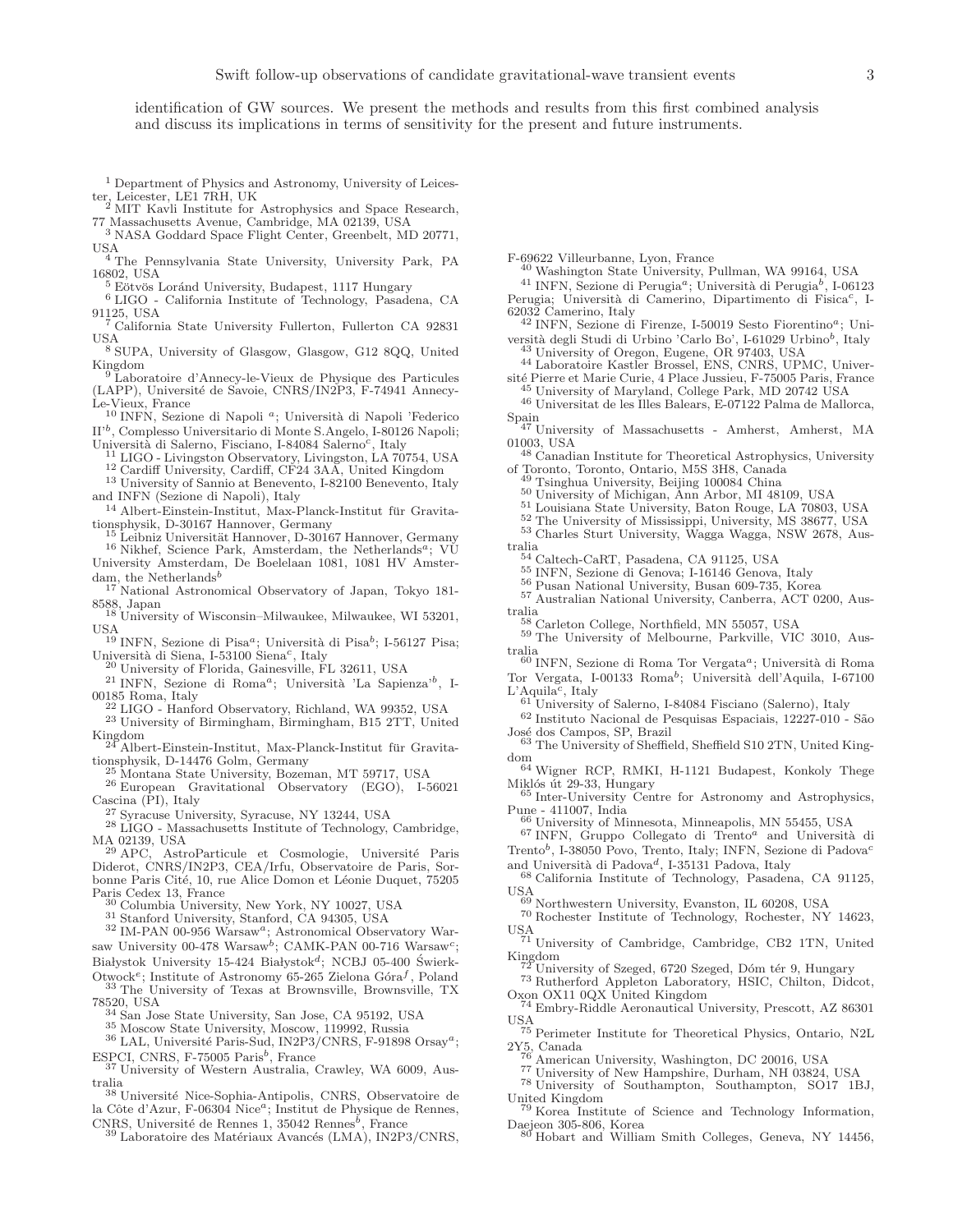#### 1. INTRODUCTION

Some of the key questions in the pursuit of sources of transient gravitational radiation detectable by LIGO [\(Abbott et al. 2009\)](#page-14-0) and Virgo [\(Accadia et al. 2012](#page-14-1)) relate to their electromagnetic (EM) signatures and our ability to observe them [\(Abadie et al. 2012a\)](#page-14-2). In several of these sources, like core collapse supernovae and neutron star-neutron star or neutron star-black hole mergers, energetics suggest gravitational waves (GWs) are likely to be accompanied by EM emission across the spectrum and over time scales ranging from sec-onds to days [\(Fryer et al. 2002](#page-15-0); [Piran 2004;](#page-15-1) Mészáros [2006;](#page-15-2) [Nakar 2007;](#page-15-3) Corsi & Mészáros 2009). Multiwavelength EM observations of such events have already set the paradigm for improved constraints on source astrophysics set jointly rather than separately. Prompt outbursts, as well as afterglows in X-ray, optical and radio associated with Gamma-Ray Bursts (GRBs) and supernovae have shed light on the progenitors and the astrophysics of these systems [\(Kulkarni et al. 1998;](#page-15-5) [Bloom et al. 1999](#page-14-3); [Matheson et al. 2003](#page-15-6); [Berger et al.](#page-14-4) [2005;](#page-14-4) [Gehrels et al. 2005;](#page-15-7) [Soderberg et al. 2005;](#page-15-8) [Berger](#page-14-5) [2009;](#page-14-5) [Zhang & MacFadyen 2009;](#page-15-9) [Soderberg et al. 2010;](#page-15-10) [Berger 2011\)](#page-14-6). The benefit of coupling them to GW observations will be tremendous as this will bring the GW observations into astrophysical and cosmological context. Besides increasing detection confidence [\(Kochanek & Piran 1993\)](#page-15-11), multi-wavelength observations may improve source localization down to the arcsecond level, leading to identification of the host galaxy and measurement of the redshift [\(Schutz](#page-15-12) [1986;](#page-15-12) [Sylvestre 2003;](#page-15-13) [Stubbs 2008;](#page-15-14) [Phinney 2009;](#page-15-15) [Stamatikos et al. 2009;](#page-15-16) [Bloom et al. 2009;](#page-14-7) [Metzger et al.](#page-15-17) [2010;](#page-15-17) [Metzger & Berger 2012\)](#page-15-18). Conversely, the absence of any EM signature for an otherwise confident transient detection with the GW detectors alone will provide constraints on emission mechanisms, progenitors and energetics.

LIGO [\(Abbott et al. 2009\)](#page-14-0), and Virgo [\(Accadia et al.](#page-14-1) [2012\)](#page-14-1) form a network of interferometric detectors aiming to make the first direct observations of GWs. In their 2009-2010 data-taking period this network consisted of three interferometers: LIGO-Hanford in Washington State in the USA, LIGO-Livingston in Louisiana

- USA <sup>81</sup> Institute of Applied Physics, Nizhny Novgorod, 603950, Russia
	- <sup>82</sup> Lund Observatory, Box 43, SE-221 00, Lund, Sweden
	- <sup>83</sup> Hanyang University, Seoul 133-791, Korea
	- <sup>84</sup> Seoul National University, Seoul 151-742, Korea
- <sup>85</sup> University of Strathclyde, Glasgow, G1 1XQ, United Kingdom <sup>86</sup> The University of Texas at Austin, Austin, TX 78712, USA
- <sup>87</sup> Southern University and A&M College, Baton Rouge, LA 70813, USA
	- <sup>88</sup> University of Rochester, Rochester, NY 14627, USA
	- <sup>89</sup> University of Adelaide, Adelaide, SA 5005, Australia
- <sup>90</sup> National Institute for Mathematical Sciences, Daejeon 305-
- 390, Korea <sup>91</sup> Louisiana Tech University, Ruston, LA 71272, USA
	- 92 McNeese State University, Lake Charles, LA 70609 USA
	- <sup>93</sup> Andrews University, Berrien Springs, MI 49104 USA
	- <sup>94</sup> Trinity University, San Antonio, TX 78212, USA
	- <sup>95</sup> University of Washington, Seattle, WA, 98195-4290, USA
- <sup>96</sup> Southeastern Louisiana University, Hammond, LA 70402, USA

in the USA, and Virgo in Italy. During these science runs of the instruments we implemented a first program that could allow prompt EM follow-up of candidate GW transients. Starting with GW data, low-latency searches for compact binary star coalescences [\(Abadie et al. 2011a](#page-14-8)) and un-modeled GW transients were performed. This allowed the prompt identification and sky localization of GW candidates, which for the first time were passed on to ground-based telescopes and Swift in order to be followed up. In an earlier publication [\(Abadie et al. 2012a](#page-14-2)) we presented the details of the implementation and testing of this low latency search and its coupling to EM astronomy. In this paper we report on the analysis of the Swift data we collected as part of this program.

With the start of the 2009-2010 LIGO-Virgo runs we established a Target-of-Opportunity (ToO) program with Swift in order to search for possible afterglow in X-ray, ultraviolet and optical wavelengths of a small number of GW transient candidates. The sensitivity of the GW detectors at the time made the chance of a detection small, but non-negligible. For the case of binary sources with at least one neutron star in the system, the rate of detectable merger events was predicted to be in the range of  $2.7 \times 10^{-4}$  to 0.3 events per year [\(Abadie et al.](#page-14-9) [2010a\)](#page-14-9). This ToO program was exercised twice; neither time led to detection of an EM counterpart to a GW transient. Nonetheless, the program addressed implementation questions and established the first joint observation and coordinated data analysis by the LIGO-Virgo network and Swift satellite.

In this paper we present the results from the EM follow-up program involving only Swift — results from the sister program involving the follow-up of GW candidates by ground-based optical and radio telescopes will be the subject of a forthcoming publication. The paper is organized as follows. In Section 2 we describe the Swift observatory. We then review in Section 3 the procedure for targeting EM follow-up of GW events, as described in detail in [Abadie et al. \(2012a](#page-14-2)). The Swift observations and analysis of data are described in Section 4. In Section 5 we present our formalism for combining results from the joint GW-EM search, including the simulation work we performed. We conclude in Section 6 with a discussion and outlook for this kind of joint search.

#### 2. THE SWIFT OBSERVATORY

The Swift Gamma-Ray Burst Mission [\(Gehrels et al.](#page-15-19) [2004\)](#page-15-19), developed and launched under NASA's Medium Explorer Program, is unique for its broad wavelength sensitivity and rapid response. Three tele-<br>scopes are co-aligned. The Burst Alert Telescope The Burst Alert Telescope (BAT) [\(Barthelmy et al. 2005\)](#page-14-10) is a broad field of view (FOV) coded-aperture instrument with a CdZnTe detector plane, designed to search for transient events such as GRBs. Approximately 100 GRBs are discovered by BAT each year. In response to a BAT trigger, the spacecraft performs an autonomous slew to point the two narrow field of view instruments. The Ultra-Violet and Optical Telescope (UVOT) [\(Roming et al. 2005\)](#page-15-20) performs followup observations of GRBs in the 170 to 600 nm band, with a  $0.28° \times 0.28°$  field of view. The X-Ray Telescope (XRT) [\(Burrows et al. 2005\)](#page-14-11) has an effective area peaking at 110 cm<sup>2</sup> (at 1.5 keV), a  $0.4° \times 0.4°$  FOV, and an energy bandpass of 0.3–10 keV. While spacecraft slew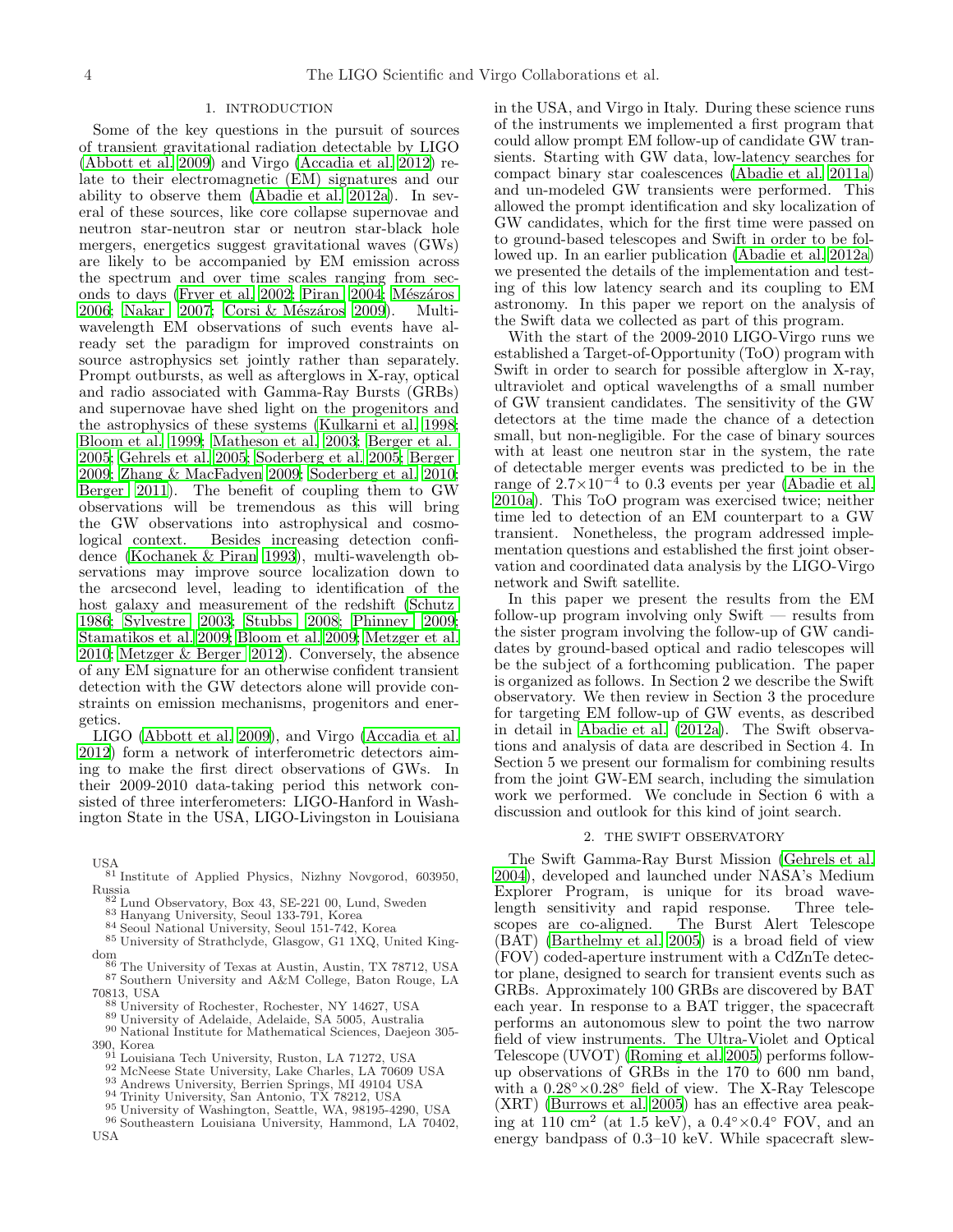ing can be initiated autonomously, achieving repointing within approximately 2 minutes, the process can also be initiated from the ground. The Swift Mission Operations Center (MOC), located near the University Park campus of the Pennsylvania State University, receives over 1000 requests for ToOs from the astronomical community each year. Response time to a ToO depends on scientific priority and urgency. Due to communication limitations and human-in-the-loop commanding, observation of the highest priority ToOs is typically achieved within 4 hours, although frequently the response time is less than 1 hour. In this way, a ground-based observatory such as LIGO-Virgo can provide the trigger for a transient event, with Swift providing prompt follow-up observations in the X-ray, UV, and optical bands.

#### 3. SELECTION OF GRAVITATIONAL-WAVE TRANSIENTS

The LIGO-Virgo EM follow-up program took place during two observing periods spanning a bit over two months from 2009 December 17 to 2010 January 8 and from 2010 September 2 to 2010 October 20. The details of the implementation and testing of the end-to-end search on the GW end have been described elsewhere [\(Abadie et al. 2012a\)](#page-14-2). Here we will summarize the key features and expand on aspects that were specific to the joint program with Swift.

#### 3.1. Event selection

GW candidate events were selected for follow-up based primarily on their False Alarm Rate (FAR), the rate at which an event of equal or greater significance is expected to occur in the absence of a true signal. For this run, in order to trigger a Swift follow-up, we set a nominal threshold on the candidate events' FAR at no more than one event per 35 days of triple coincident running (i.e., the GW instrument configuration when all three detectors were acquiring sensitive data).

To avoid trying to image unusually poorly localized events, an additional constraint was placed on candidates that  $20\%$  or more of the *a posteriori* (see Section [3.2\)](#page-6-0) weighted probability in the event skymap must be covered by up to five  $0.4^\circ \times 0.4^\circ$  tiles selected for follow-up as Swift fields. The number of fields picked for the Swift follow-up program reflected a compromise between the need to cover as large an area in the sky as possible and the requirement to be minimally disruptive of Swift's other science targets. If five fields were targeted by Swift for each LIGO-Virgo candidate, the correct location of GW events of high significance could be imaged with a probability greater than 50% [\(Abadie et al. 2012a\)](#page-14-2). Additionally, manual and automated checks were performed on data quality in each interferometer before sending any alerts, eliminating events which had an obvious problem associated with them. For events which passed all data selection criteria, observation requests were sent to Swift through web-based ToO submission<sup>[1](#page-6-1)</sup>.

During the course of the EM follow-up program, GW candidate transient events were selected by transientfinding algorithms for un-modeled bursts as well as compact binary star coalescences [\(Abadie et al. 2012a](#page-14-2)). Two such events met all criteria and were submitted for followup with Swift. These were identified by one of the generic

transient-finding algorithms, called coherent WaveBurst [\(Klimenko et al. 2011\)](#page-15-21). This algorithm uses wavelet decomposition to search for GWs without relying on specific waveform models. The "January" event occurred at 8:46 UTC on 2010 January 7. This was an event close to the end of the first LIGO-Virgo observation period, during which we lowered the nominal thresholds to 1 event per day for the FAR and 10% for the weighted probability of the event skymap. The thresholds were adjusted as the first LIGO-Virgo observation period was approaching an end in order to exercise the follow-up process at least once. The "September" event, which occurred at 6:42 UTC on 2010 September 16, passed all nominal criteria for follow-ups. This event was later (in March 2011) revealed to be a "blind injection" artificially inserted into the interferometers as a test of our detection procedures [\(Abadie et al. 2011b](#page-14-12)[,c](#page-14-13), [2012b](#page-14-14)). While both of these events were ultimately tests of the system rather than plausible candidates, they demonstrate the viability of performing rapid follow-ups of potential GW signals using Swift.

#### 3.2. Position errors and tiling

<span id="page-6-0"></span>The typical uncertainty in sky location of a GW signal is large (typically tens of square degrees) relative to the FOV of Swift's XRT and UVOT instruments. This may be in part addressed by imposing the requirement for the reconstructed sky location to overlap with nearby galaxies. We have used information from the Gravitational Wave Galaxy Catalog (GWGC) [\(White et al. 2011](#page-15-22)) in order to fold into the tiling algorithm location, extent and blue luminosity of known galaxies within a distance less than 50 Mpc, since the GW interferometer network would not be likely to detect neutron star binary coalescences beyond this distance. In this way, locations with a known galaxy from this catalog were given greater weight than those without galaxies present.

For the earlier "winter" run in which the January event occurred, skymap tiles with galaxies or globular clusters at a distance less than 50 Mpc had their estimated probability increased by a factor of 3, whereas for the later "autumn" run the estimated relative probability of each tile in the skymap was calculated according to:

<span id="page-6-2"></span>
$$
P \propto \sum_{i} \frac{M_i L}{D_i} \tag{1}
$$

where  $M_i$  is the blue light luminosity of a galaxy (a proxy for star formation rate [\(Phinney 1991;](#page-15-23) [Kopparapu et al.](#page-15-24) [2008;](#page-15-24) [Abadie et al. 2010a\)](#page-14-9)), L is the likelihood from only the GW skymap and  $D_i$  is the distance of the galaxy from Earth [\(Nuttall & Sutton 2010\)](#page-15-25). The index  $i$  sums over each galaxy associated with the skymap tile. Only ∼8% of tiles in a typical skymap were associated with one or more galaxies, while P was set to zero for tiles with no associated galaxy [\(Abadie et al. 2012a\)](#page-14-2). After this summation was performed, the resulting likelihoods were renormalized to a probability of unity over the entire skymap. In this way we constructed the a posteriori probability skymaps that we used for prioritizing the Swift observations.

For both events selected for follow-up, several tiles were chosen and passed on for imaging as Swift fields

<span id="page-6-1"></span><sup>1</sup> https://www.swift.psu.edu/secure/toop/too request.htm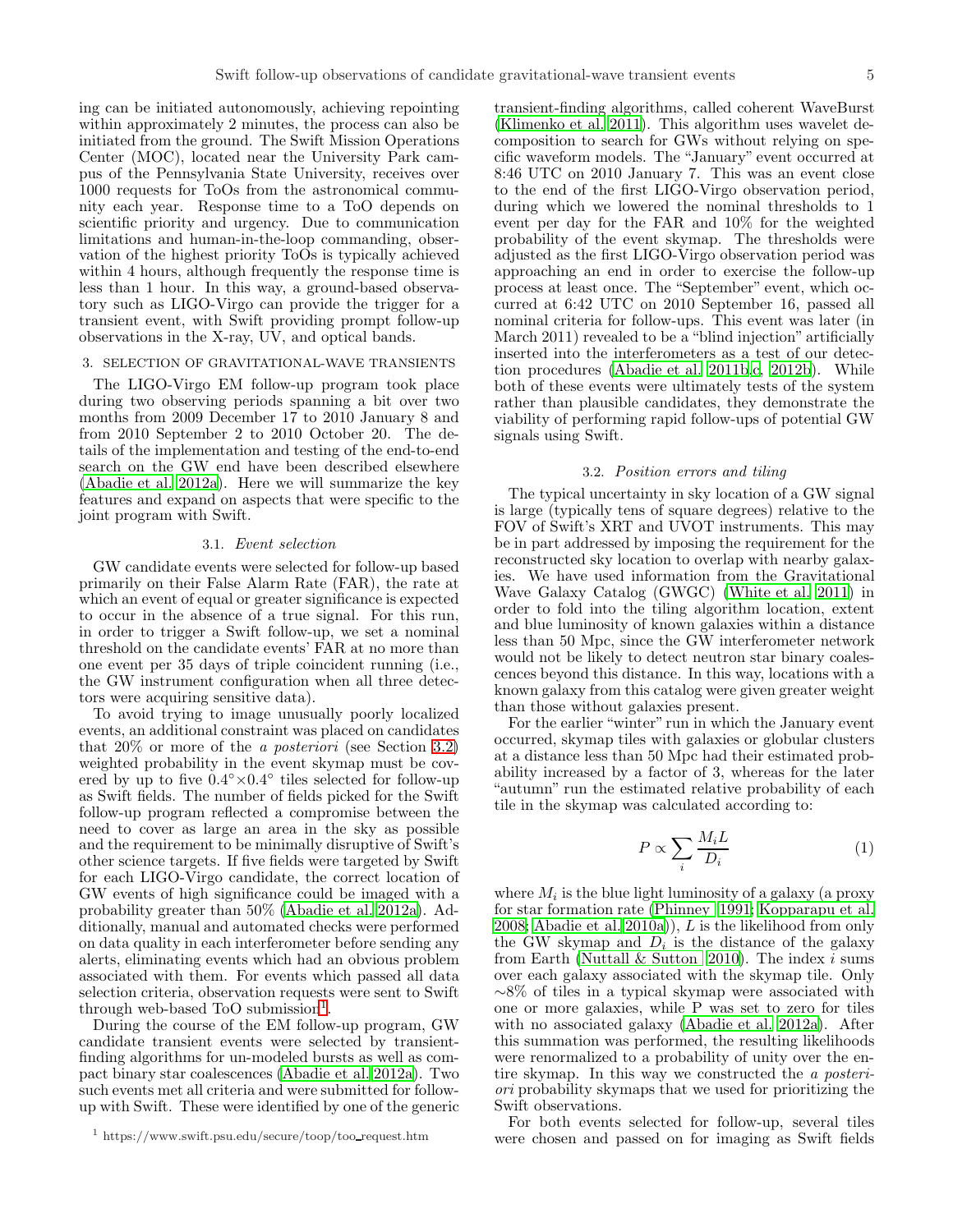

<span id="page-7-0"></span>Fig. 1.— Probability skymaps of the January event (top) and September event (bottom) as determined by the coherent Wave-Burst algorithm before galaxy weighting. The asterisks mark the approximate locations of the locations selected for follow-up with Swift. Color scale shows fraction of total (raw) probability contained within that particular skymap tile.

according to the procedures outlined above. The probability skymaps produced by coherent WaveBurst without galaxy weighting and containing the top 1000 tiles are shown in Figure [1.](#page-7-0) The maps show large spreads in probability on the sky, the first due to their relatively low significance, the second due to worse sensitivity in Virgo relative to the LIGO interferometers. Simulations show that, despite the relatively small size of Swift fields with respect to the extent of our probability skymaps, sources originating in or close to nearby galaxies can be correctly localized with reasonable success rates (see [Abadie et al.](#page-14-2) [\(2012a\)](#page-14-2) and discussion in Section 5). The regions containing the fields imaged by Swift are shown with an asterisk on each skymap, with precise coordinates of each field given in Tables [1](#page-10-0)[–2.](#page-10-1)

#### 4. OBSERVATIONS WITH SWIFT

The ToO requests were submitted manually via the web within 2 hours from the collection of GW data. The initial two requested pointings for each event were submitted as "high priority" (but not the highest); this reflected a compromise between capturing the early light and being minimally disruptive to Swift operations. Swift observations with the XRT and UVOT instruments of the specified targets were performed in the following  $\sim$  12 hours. Rapid follow-up could significantly increase the likelihood of a detection, as several types of potential GW/EM sources (e.g. short GRBs) have afterglows that fade below detectability on a timescale of ∼hours. The highest probability region of the January event skymap was observed by Swift in 5 overlapping fields (Figure [2\)](#page-8-0). Each of these were observed twice that month. For the September event two disjoint Swift fields were observed (Figure [2\)](#page-8-0). Note that the fields shown are explicitly for the XRT analysis, whereas the UVOT has a slightly smaller FOV. Each September event field was observed on two days, one in September 2010 and the other in December 2010. Details of the observations are given in Tables  $1-2$ .

#### 4.1. X-ray results

We analyzed the Swift-XRT data with custom scripts which use the software described in [Evans et al. \(2007](#page-15-26)) and [Evans et al. \(2009\)](#page-15-27). For each field we combined the observations and produced a single image and exposure map. We then used the source detection and point spread function (PSF) fitting code described in [Goad et al. \(2007\)](#page-15-28) and [Evans et al. \(2009\)](#page-15-27) to identify and localize sources in the field. This method uses a sliding-cell detection algorithm, with a fixed cell size of  $21\times21$  pixels  $(49.6''\times49.6''$ , which encloses 93% of the PSF). An initial run with a detection significance threshold of 3 (i.e.  $S/\sigma_S$  is at least 3, where S is the estimated number of net source counts in the cell, and  $\sigma_S$  is the uncertainty in this value, determined using the background estimated from an annular box of size 51 pixels) revealed no sources in any of the observations, however for faint sources this box size is sub-optimal. We performed a second source search with a reduced detection threshold of  $1.5\sigma$ . We measured the mean background level in each field and, using a circular source region of radius 10 pixels centered on the position of each of these "reduced-threshold" detections, we applied the Bayesian test of [Kraft et al. \(1991](#page-15-29)), only accepting sources which this test determined to be detected with at least 99.7% confidence (i.e.  $3\sigma$  detections). While this method makes us more sensitive to faint sources, it also increases likelihood of getting false positives due to background inhomogeneities, thus these detections should be treated with caution. A detection system optimized for faint sources is under development. The positions of the reducedthreshold detections are given in Tables [3–](#page-10-2)[4.](#page-11-0)

Each of these reduced-threshold detections had very few photons, therefore it was not useful to perform a detailed spectral analysis. We determined the mean count-rate of each detection using the Bayesian method of [Kraft et al. \(1991\)](#page-15-29) and then applied corrections for PSF losses and instrumental effects, following the processes described by [Evans et al. \(2007\)](#page-15-26) and [Evans et al.](#page-15-27)  $(2009)$ . We used PIMMS<sup>[2](#page-7-1)</sup> to determine a count rate-toflux conversion factor, assuming an absorbed power-law spectrum with a photon index of 1.7. For the January event the assumed absorbing column was  $4 \times 10^{20}$  cm<sup>-2</sup>, giving a 0.3–10 keV conversion factor of  $4.2 \times 10^{-11}$  erg  $\mathrm{cm}^{-2}$  ct<sup>-1</sup>; for the September event the absorbing column was  $3 \times 10^{21}$  cm<sup>-2</sup>, giving a 0.3-10 keV conversion factor of  $5.1 \times 10^{-11}$  erg cm<sup>-2</sup> ct<sup>-1</sup>. A change of 0.2 in the

<span id="page-7-1"></span><sup>2</sup> http://heasarc.nasa.gov/Tools/w3pimms.html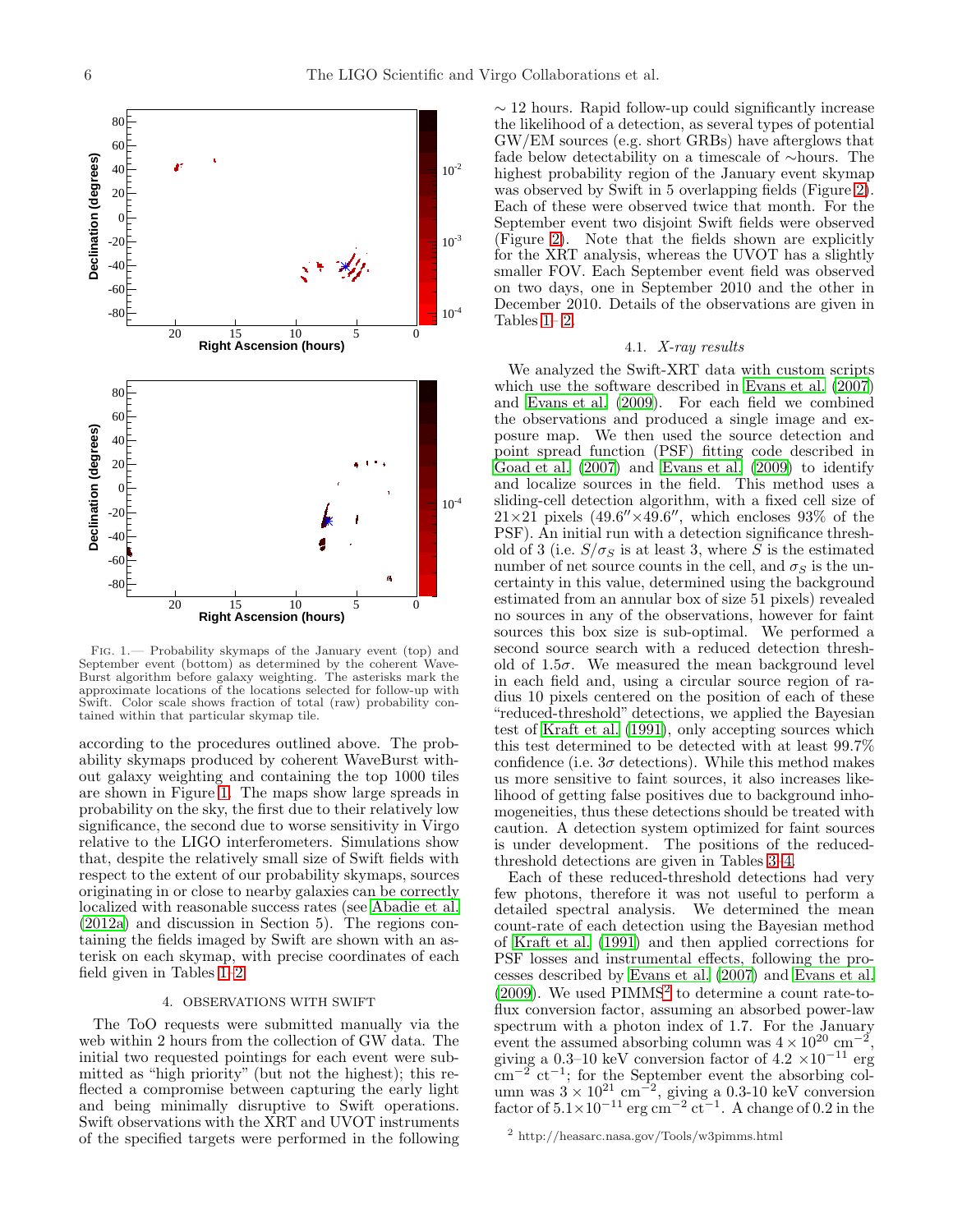

 $24^{\circ\circ}$  00<sup>s</sup>  $23^{\circ\circ}$  00<sup>s</sup>  $22^{\circ\circ}$  00<sup>s</sup>  $21^{\circ\circ}$  00<sup>s</sup>  $7^{\circ}$  20<sup>co</sup> 00<sup>s</sup> 19<sup>m</sup> 00<sup>s</sup>  $18^{\mathrm{m}}$ 00 $^{\mathrm{s}}$  $25^{\mathrm{m}}$ 00 $^{\mathrm{s}}$ 



<span id="page-8-0"></span>Fig. 2.— Swift-XRT image of the vicinity of the January event (top) and September event (bottom). The large circles show the fields of view of the various pointings. The grayscale denotes relative length of exposure at each location with darker colors indicating longer ones. The horizontal axis denotes right ascension (RA) in hours, minutes and seconds and the vertical axis denotes declination (dec) in degrees.

assumed index of the power-law spectrum would result in a ∼10% change in these conversion factors. The absorbing columns were taken as the Galactic values in the direction of the event, determined from [Kalberla et al.](#page-15-30) [\(2005\)](#page-15-30) assuming the abundances of [Anders & Grevesse](#page-14-15) [\(1989\)](#page-14-15).

Given the sky area covered by the Swift observations (0.126 square degrees per XRT field after instrumental corrections are applied) we expect to find a number of serendipitous sources in the XRT data. To quantify the likelihood of serendipitous source detection, we used the 2XMMi-DR3 catalogue [\(Watson et al. 2009\)](#page-15-31), which is substantially dominated by serendipitous X-ray sources found by the XMM-Newton observatory [\(Jansen et al.](#page-15-32)

[2001\)](#page-15-32).

We selected from this catalogue all unique good sources (i.e. with a quality flag of 0; for the flag definition see [Watson et al. \(2009\)](#page-15-31)). For consistency with 2XMMi-DR3 we convert the 0.3–10 keV XRT count-rates into 0.2–12 keV fluxes, using an absorbed power-law spectrum with a column of  $\widetilde{N}_{\rm H} = 3 \times 10^{20} \text{ cm}^{-2}$  and a powerlaw photon index  $\Gamma = 1.7$ , as used for 2XMM<sup>[3](#page-8-1)</sup>. For each XRT source we then counted the number of 2XMMi-DR3 sources with values of the 0.2–12 keV flux—as measured with the EPIC MOS-1 camera [\(Turner et al. 2001](#page-15-33)) onboard XMM-Newton—at least as bright as the source in question. This was then scaled by the ratio of the Swift-XRT instantaneous field of view to the 2XMMi-DR3 unique sky coverage area (504 square degrees). This yielded, for each Swift source, the number of serendipitous sources  $(N_s)$  of at least that brightness expected in a single Swift field of view. These values, along with the count rates, are given in Tables [3](#page-10-2)[–4.](#page-11-0) For the January event we expected a total of 7.5 serendipitous sources, compared to our 8 detections; for the September event we expected 17 serendipitous sources, and had 12 detections. The number of serendipitous sources expected will not be a strong function of Galactic latitude at these latitudes  $(-27.6^{\circ}$  for the January event and  $-6.1^{\circ}$  for the September event) and flux levels; Galactic source sky densities are comparable to extragalactic values at a flux of around  $5 \times 10^{-14}$  erg cm<sup>-2</sup> s<sup>-1</sup> only at much lower latitudes, see e.g. [Motch et al. \(2010\)](#page-15-34).

In preparing for the event collection and Swift followup, we constructed a utility catalog that would allow us to look up the X-ray history of each field selected for observation in order to help determine if any of the observed sources coincide with known steady-state or variable sources. This X-ray source catalog, which we call XGWC[4](#page-8-2) , combines public data from the HEASARC Master X-ray Catalog<sup>[5](#page-8-3)</sup> and the GWGC. Upon examination of XGWC/HEASARC for known X-ray sources within the observed fields we found two X-ray sources (one of which was observed twice by Swift) in the catalog which were within the fields for the January event. Both were of unknown type. These catalog sources are likely to be associated with the reduced-threshold sources  $#3$  and  $#4$  reported in Table [3.](#page-10-2) The fields that were observed for the September event contained only one XG-WC/HEASARC source of unknown type. This is likely to be associated with the reduced-threshold source  $#8$ reported in Table [4.](#page-11-0)

We also performed a variability test on the observed sources, since an EM counterpart to the LIGO-Virgo event may be expected to be fading. To do this we produced a light curve of each source, creating one bin per Swift observation ID<sup>[6](#page-8-4)</sup>, and determining the count-rate using the Bayesian method [\(Kraft et al. 1991](#page-15-29)). The significance of any variability was then found simply by dividing the difference in the two bins by the errors in the two bins, added in quadrature. This is given in Tables [3–](#page-10-2)

<sup>3</sup> http://xmmssc-www.star.le.ac.uk/Catalogue/2XMM/UserGuide xmmcat.html#TabECFs

<span id="page-8-1"></span><sup>4</sup> http://aquarius.elte.hu/XGWC/index.html

<span id="page-8-3"></span><span id="page-8-2"></span><sup>5</sup> http://heasarc.gsfc.nasa.gov/W3Browse/all/xray.html

<span id="page-8-4"></span><sup>6</sup> For the September event we excluded the second observation of each source, since this was very short.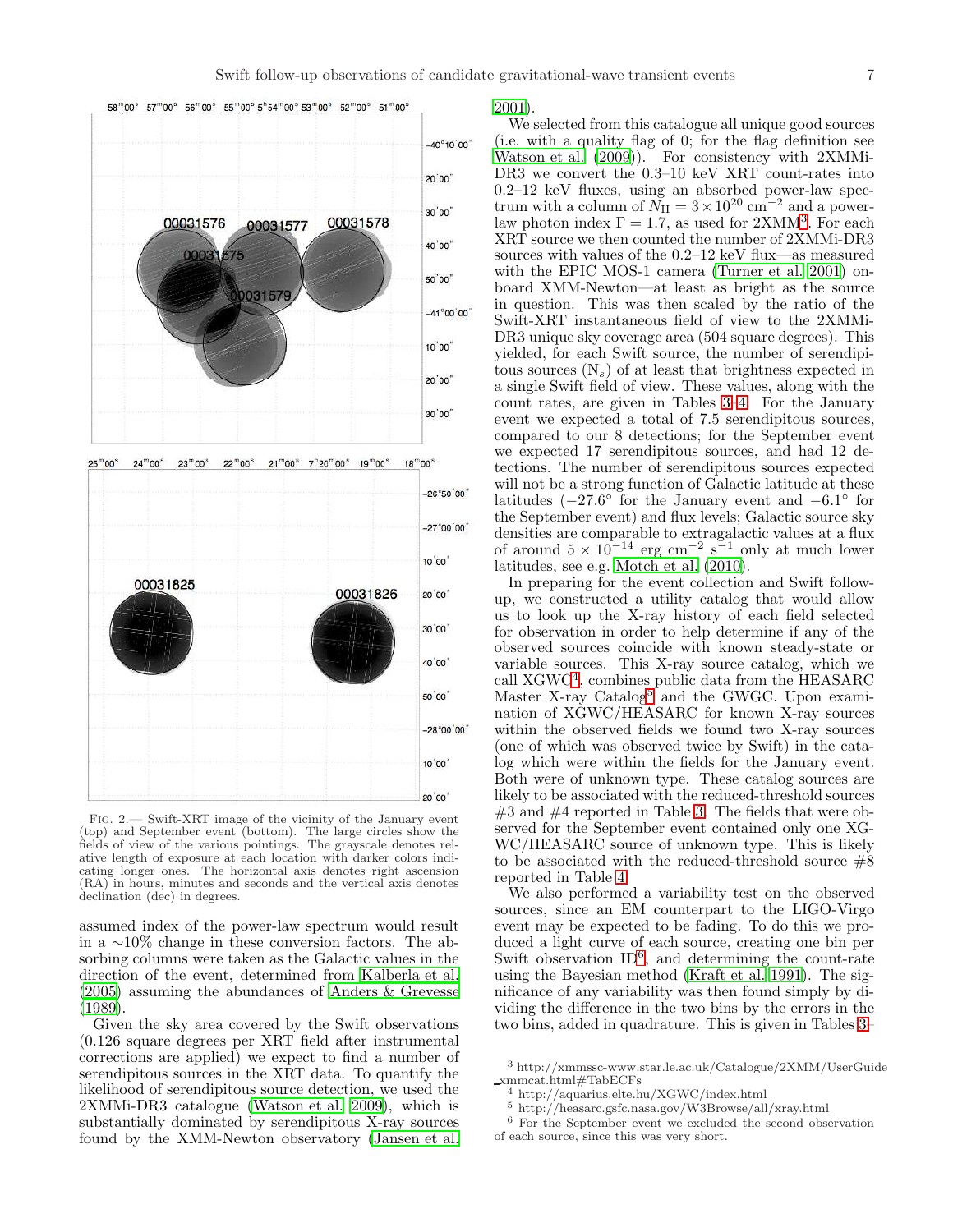[4;](#page-11-0) two sources show moderate (between 2 and  $2.5\sigma$ ) evidence for variability (January Source #1 and September Source  $#6$ ).

In addition to the observations reported above, a further follow-up observation was performed for the January trigger on 2010 Jan 30. This observation, obs ID 00031592001, contained 5.4 ks of data, centered at RA=88.73°, dec=-40.96°, i.e. overlapping heavily with field 00031577. Including the data from this field causes Sources  $#1$  and  $#4$  to be registered as above-threshold detections. For Source #4, the count-rate of the final observation was almost identical to the first; inclusion of this result changed the variability significance from 0.75 to  $0.04\sigma$ . For Source  $\#1$ , the addition of these data alters the variability only slightly, from 2.05 to 1.98 $\sigma$ .

#### 4.2. Optical and UV results

The LIGO-Virgo target fields were observed by the Swift UVOT with the clear white filter  $(160 - 800)$  nm) or, if ground analysis indicated that the field contained a star too bright for observation in white, the broadband  $u$ filter (centered at 346.5 nm with full width at half maximum of 78.5 nm) or narrow NUV uvm2 filter (centered at 224.6 nm with full width at half maximum of 49.8 nm).

We first attempted to identify any UVOT counterparts to the X-ray reduced-threshold sources identified in the XRT images, photometering any source within 5 ′′ of the XRT position using the standard UVOT-SOURCE code and calibrations from [Poole et al. \(2008](#page-15-35)) and [Breeveld et al. \(2011\)](#page-14-16). The results are listed in Tables [5](#page-11-1)[–6.](#page-11-2) For the January event, XRT reduced-threshold detection 7 fell off the smaller UVOT field and was not measured. UVOT counterpart sources to XRT reducedthreshold detections 1, 2, 3 and 4 were found in at least one epoch. However, they had corresponding sources in the Digital Sky Survey (DSS) and showed no photometric variation beyond the 1-2 $\sigma$  level. No counterparts to XRT reduced-threshold detections 5, 6 and 8 were found in UVOT.

For the September event, XRT reduced-threshold detections 1, 7 and 8 fell outside of the UVOT field. No counterparts to XRT reduced-threshold detections 2, 4, 11 and 12 were found by UVOT. Reduced-threshold detections 3 and 10 were also found by UVOT and correspond to DSS sources. XRT reduced-threshold detections 5, 6 and 9 correspond to very marginal detections in a crowded field and are either very faint objects or spurious detections. The apparent dimming of the UVOT counterpart to source 5 is spurious as this source was on the edge of one UVOT image and only a partial flux could be measured. In short, no XRT reduced-threshold detection corresponds to either an optical transient or a variable source for either the January or September event.

We next performed a blind search for variable targets within the field. In this instance, we photometered the entire field using the DAOPHOT [\(Stetson 1987\)](#page-15-36) PSF photometry program. We photometered all data using a quadratically variable PSF and found photometry and image subtraction to be excellent, provided the PSF was based on stars not near the coincidence-loss limit of the data. Raw photometry was corrected for coincidence loss, exposure time and large scale sensitivity. The number of detections in each field ranged from 250 to 2800 depending on the Galactic latitude of the field

and the exposure time. Of the nearly 6800 sources that were detected in the UVOT data, approximately 5200 are well-measured point-like sources that are not near the coincidence-loss limit off the data. Of these, 11 are not near chip edges or bright stars but show very significant variability ( $> 7\sigma$ ) between the two epochs. Their coordinates are shown in Table [7.](#page-12-0) Such significant variability is likely to reflect real phenomena, such as active galaxies or variable stars, which are expected to be detected in any deep field. However, none of these variable sources corresponded to any X-ray detections and none show variability beyond a few 0.1 magnitudes, which would be consistent with a tentative classification as normal variable stars or active galaxies. Further monitoring would be needed to determine their nature.

#### 4.3. Summary of EM findings

The XRT analysis produced 20 reduced-threshold detections and the UVOT analysis identified nearly 6800 sources in the follow-ups of the two events. However, all observations in X-ray, UV and optical bands were consistent with expectations for serendipitous sources and no single source displayed significant variability in the XRT or UVOT analyses.

#### 5. COMBINED GW-EM RESULTS

<span id="page-9-1"></span>Information from the EM observations associated with a GW candidate event will have to be combined with GW data in order to establish key quantities associated with a combined GW-EM search for transients, like event significance or astrophysical reach. In this section we present a formalism for combining results from such joint observations. For the purpose of its validation we performed simulations using possible models of GW and EM signals. In the process we verified the overall search procedure and estimated the increase in sensitivity of the search which resulted from the Swift follow-up observations. Although this is presented within the context of the LIGO-Virgo-Swift search, it can be straightforwardly extended to other joint searches as well.

In the way the search was conducted, a typical joint candidate event is characterized by the strength of the GW signal expressed in terms of the coherent network amplitude  $\eta$  which is the detection statistic itself for coherent WaveBurst. This quantity is generally proportional to the signal-to-noise ratio and is described in detail in [Klimenko et al. \(2011\)](#page-15-21) and in [Abadie et al.](#page-14-14) [\(2012b\)](#page-14-14). Joint candidate events are also characterized by the measured X-ray flux, S, and the sky location of the X-ray source,  $\Omega \equiv$  [RA,dec]. In addition to these, a skymap, i.e. the probability distribution for the location of a potential GW source,  $p_m(\Omega)$ , is produced and used to select fields for imaging. We define the joint detection statistic for an event as the logarithm of the joint likelihood ratio, sometimes also referred to as the Bayes factor, given by

<span id="page-9-0"></span>
$$
\Lambda_{\text{joint}}(\eta, S, \Omega) = \Lambda_{\text{GW}}(\eta) \Lambda_{\text{EM}}(S) \Lambda_{\text{cor}}(\Omega). \tag{2}
$$

In the above equation  $\Lambda_{\rm GW} = p(\eta | \text{signal})/p(\eta | \text{noise})$ is the likelihood ratio for a GW candidate, measuring its significance.  $\Lambda_{EM}(S) = p_0^{-1}(S)$  is the inverse of the probability density of observing an accidental, serendipitous X-ray source which is not correlated with the GW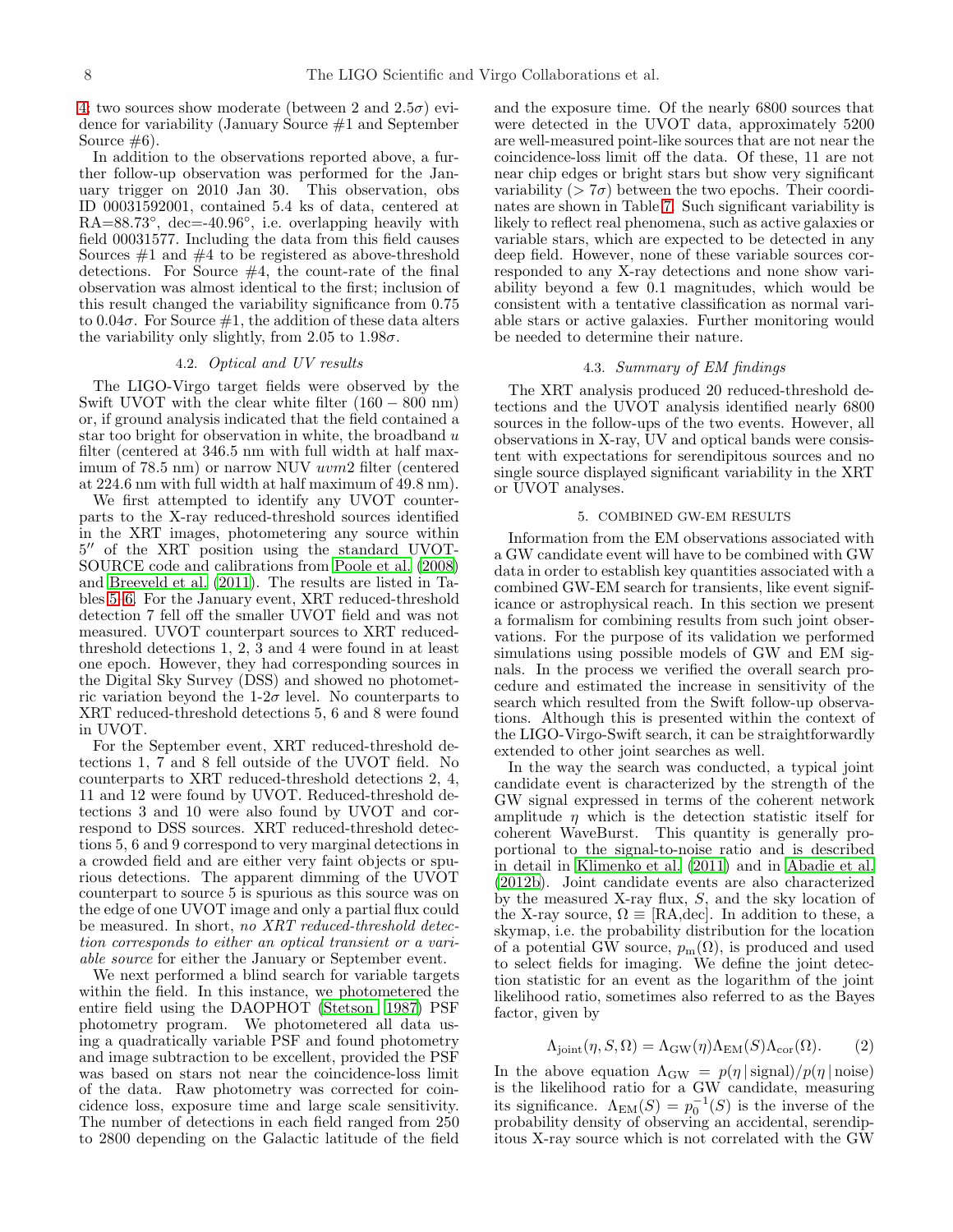|                                                                       | TABLE 1 |  |  |
|-----------------------------------------------------------------------|---------|--|--|
| DETAILS OF THE SWIFT-XRT FOLLOW-UP OBSERVATIONS OF THE JANUARY EVENT. |         |  |  |

<span id="page-10-0"></span>

| Swift Observation ID | Date Start           | Date End                 | Exposure | Pointing Direction                 |
|----------------------|----------------------|--------------------------|----------|------------------------------------|
|                      | (UT)                 | (UT)                     | ks)      | J2000                              |
| 00031575001          | 2010 Jan 07 at 13:04 | 2011 Jan 07 at 14:29     | 1.5      | $89.07^{\circ}$ , $-40.96^{\circ}$ |
| 00031575002          | 2010 Jan 11 at 19:11 | 2010 Jan 11 at 19:38     | 1.6      | $89.00^{\circ}$ , $-40.92^{\circ}$ |
| 00031576001          | 2010 Jan 07 at 14:33 | 2010 Jan 07 at 15:55     | 1.7      | $89.14^{\circ}$ , $-40.80^{\circ}$ |
| 00031576002          | 2010 Jan 11 at 15:59 | 2010 Jan 11 at 16:18     | 1.1      | $89.13^{\circ}$ , $-40.77^{\circ}$ |
| 00031577001          | 2010 Jan 07 at 15:57 | 2010 Jan 07 at 17:20     | 1.8      | $88.60^{\circ}$ , $-40.81^{\circ}$ |
| 00031577002          | 2010 Jan 11 at 17:35 | 2010 Jan 11 at 18:02     | 1.6      | $88.60^{\circ}$ , $-40.76^{\circ}$ |
| 00031578001          | 2010 Jan 07 at 17:23 | 2010 Jan 07 at 18:49     | 2.0      | $88.07^{\circ}$ , $-40.79^{\circ}$ |
| 00031578002          | 2010 Jan 11 at 13:18 | $2010$ Jan 11 at $15:01$ | 1.4      | $88.06^{\circ}$ , $-40.78^{\circ}$ |
| 00031579001          | 2010 Jan 07 at 20:26 | 2010 Jan 07 at 20:59     | 2.0      | $88.71^{\circ}$ , $-41.16^{\circ}$ |
| 00031579002          | 2010 Jan 11 at 18:03 | 2010 Jan 11 at 19:51     | 1.4      | $88.77^{\circ}$ , $-41.17^{\circ}$ |
|                      |                      |                          |          |                                    |

TABLE 2 Details of the Swift-XRT follow-up observations of the September event.

<span id="page-10-1"></span>

| Swift Observation | Date Start               | Date End               | Exposure | Pointing Direction                  |
|-------------------|--------------------------|------------------------|----------|-------------------------------------|
|                   | (UT)                     | TT)                    | 'ks)     | J2000                               |
| 00031825001       | $2010$ Sep 16 at 18:10   | $2010$ Sep 16 at 18:35 | 1.5      | $110.98^{\circ}$ , $-27.53^{\circ}$ |
| 00031825002       | 2010 Dec 30 at 03:17     | 2010 Dec 30 at 03:19   | 0.09     | $110.98^{\circ}$ , $-27.54^{\circ}$ |
| 00031825003       | $2010$ Dec 30 at $00:06$ | 2010 Dec 30 at 03:34   | 2.3      | $110.98^{\circ}$ , $-27.53^{\circ}$ |
| 00031826001       | 2010 Sep 16 at 19 36     | 2010 Sep 16 at 20:09   | 2.0      | $109.86^{\circ}$ , $-27.57^{\circ}$ |
| 00031826002       | 2010 Dec 29 at 03:37     | 2010 Dec 29 at 04:50   | 0.14     | $109.85^{\circ}$ , $-27.54^{\circ}$ |
| 00031826003       | 2010 Dec 29 at 03:38     | 2010 Dec 29 at 05:09   | 1.9      | $109.86^{\circ}$ , $-27.58^{\circ}$ |
|                   |                          |                        |          |                                     |

TABLE 3 The reduced-threshold detections in the X-ray data for the January event.

<span id="page-10-2"></span>

| Source $#$ | Right ascension<br>(RA)<br>J2000 | Declination (dec)<br>J2000 | Position Error<br>$90\%$ conf.) | Count Rate<br>$(0.3-10 \text{ keV}, \text{ks}^{-1})$ | $N_{\rm s}$ | Variability <sup>2</sup><br>significance $(\sigma)$ |
|------------|----------------------------------|----------------------------|---------------------------------|------------------------------------------------------|-------------|-----------------------------------------------------|
|            | $05h\ 55m\ 1.00s$                | $-40^{\circ}58'$ 00.8"     | 4.5                             | $5.9^{+1.5}_{-1.2}$                                  | 0.9         | 2.05                                                |
| 2          | $05h\ 57m\ 4.80s$                | $-40^{\circ}54'$ 45.4"     | 4.3                             | $5.9^{+2.1}_{-1.6}$                                  | 0.9         | 0.26                                                |
| 3          | 05h 54m $12.72s$                 | $-40^{\circ}44'$ 05.8"     | 4.3                             | $4.6^{+1.5}$                                         | 1.3         | 0.45                                                |
| 4          | 05h 54m 59.29s                   | $-40^{\circ}54'$ 19.6"     | 4.5                             | $3.2^{+1.3}_{-1.0}$                                  | 2.4         | 0.75                                                |
| 5          | $05h$ 51m 57.66s                 | $-40^{\circ}46'$ 10.9"     | 5.6                             | $2.8^{+1.8}_{-1.1}$                                  | 2.9         | 1.10                                                |
| 6          | 05h 51m $41.12s$                 | $-40^{\circ}44'$ $46.4''$  | 5.5                             | $1.4 + 1.1$                                          | 7.5         | 0.74                                                |
|            | 05h 52m $6.29s$                  | $-40^{\circ}59'$ 14.3"     | 6.5                             | $2.3^{+1.2}_{-0.2}$                                  | 3.9         | 0.91                                                |
| 8          | $05h$ 52m 55.88s                 | $-40^{\circ}46'$ 14.9"     | 5.2                             | $2.9^{+}$                                            | 2.8         | 2.00                                                |

<sup>a</sup>N<sub>s</sub> is the number of 2XMMi-DR3 sources which are at least as bright as the Swift source, which are expected in a single Swift field. See text for details.

 $\rm ^bThe$  significance of the difference in count-rate between the difference epoch observations.

signal. The remaining term  $\Lambda_{\text{cor}}(\Omega) = p_m(\Omega)$  is the probability for a GW source to be in the location of the X-ray source, which measures positional correlation between GW and EM signals. Detection statistics based on the likelihood ratio or the Bayes factor construction have been previously suggested and used in the context of searches for GW bursts [\(Clark et al. 2007;](#page-15-37) [Cannon 2008;](#page-15-38) [Abadie et al. 2011d\)](#page-14-17) and GWs from compact binary coalescence [\(Abadie et al. 2010b;](#page-14-18) [Biswas et al. 2012\)](#page-14-19). In deriving Equation [\(2\)](#page-9-0) (see Appendix [A](#page-14-20) for details) we assumed that the dominant background in the EM sector is serendipitous X-ray sources that happen to be within the observed fields by chance. We neglected contribu-

tions to this from possible spurious sources - due to, e.g., instrumental artifacts - in the XRT analysis. In order to check if this assumption is justified we estimated from the 2XMMi-DR3 catalogue [\(Watson et al.](#page-15-31) [2009\)](#page-15-31) that one expects to find at least one serendipitous source with flux equal or greater than  $5.4 \times 10^{-13}$  erg cm<sup>−</sup><sup>2</sup> s <sup>−</sup><sup>1</sup> within five Swift fields. Visual inspection of the XRT data would identify artifacts at or above this flux level, and they would be excluded from the analysis. No such artifacts were found in the fields analyzed in this paper. We also assumed that inhomogeneities in the distribution of serendipitous sources over the sky are small. As already mentioned earlier, for every LIGO-Virgo can-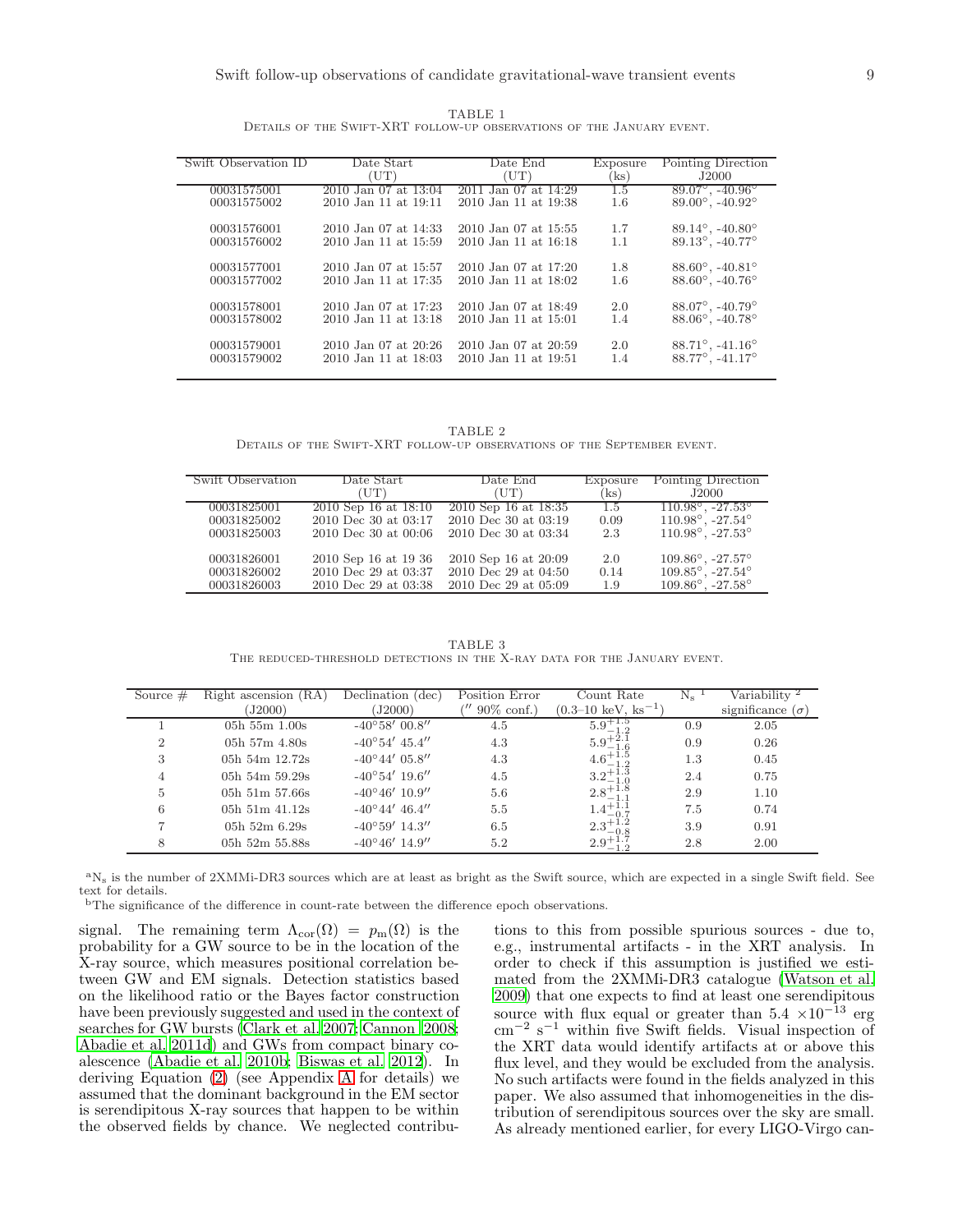|                                                                             | TABLE 4 |  |  |  |
|-----------------------------------------------------------------------------|---------|--|--|--|
| THE REDUCED-THRESHOLD DETECTIONS IN THE X-RAY DATA FOR THE SEPTEMBER EVENT. |         |  |  |  |

<span id="page-11-0"></span>

| Source $#$     | Right ascension (RA)<br>(J2000) | Declination (dec)<br>(J2000) | Position Error<br>$90\%$ conf.) | Count Rate<br>$(0.3-10 \text{ keV}, \text{ks}^{-1})$ | $N_{\rm s}$ | Variability<br>significance $(\sigma)$ |
|----------------|---------------------------------|------------------------------|---------------------------------|------------------------------------------------------|-------------|----------------------------------------|
|                | 07h 23m 22.99s                  | $-27^{\circ}26'$ 10.1"       | 4.4                             | $2.8^{+0.9}_{-0.2}$                                  | 2.9         | 1.47                                   |
| $\overline{2}$ | 07h $23m$ $22.34s$              | $-27^{\circ}33'$ 09.5"       | 4.4                             | $2.3^{+1.1}_{-0.7}$                                  | 3.9         | 1.09                                   |
| 3              | 07h $23m$ $34.43s$              | $-27^{\circ}23'$ 32.4"       | 5.4                             | $2.4 + 1.1$                                          | 3.7         | 1.47                                   |
| 4              | 07h $24m$ $34.95s$              | $-27^{\circ}31'31.1''$       | 6.1                             | $1.8^{+}$                                            | 5.5         | 1.01                                   |
| 5              | 07h $23m\,53.50s$               | $-27^{\circ}23'$ 06.5"       | 4.4                             | $0.6^{+0}$                                           | 17          | 1.30                                   |
| 6              | 07h $24m$ $27.89s$              | $-27^{\circ}35'$ 40.8"       | 6.5                             | $2.3^{+}$                                            | 3.9         | 2.48                                   |
|                | 07h $23m$ 54.14s                | $-27^{\circ}42'$ 29.5"       | 6.4                             | うつす                                                  | 4.2         | 1.20                                   |
| 8              | 07h $19m$ $30.22s$              | $-27^{\circ}45'$ $42.5''$    | 4.1                             | $8.8^{+3.4}_{-2.4}$                                  | 0.5         | 0.44                                   |
| 9              | 07h 19m 37.14s                  | $-27^{\circ}33'$ 12.0"       | 5.2                             | $2.4 + 1.1$                                          | 3.7         | 0.60                                   |
| 10             | 07h 19m 25.72s                  | $-27^{\circ}31'37.0''$       | 5.8                             | $0.9^{+0.6}$                                         | 12          | 0.36                                   |
| 11             | 07h 19m 18.04s                  | $-27^{\circ}25'$ 15.4"       | 5.0                             |                                                      | 5.9         | 0.97                                   |
| 12             | 07h $19m$ $41.92s$              | $-27^{\circ}39'$ 58.1"       | 5.0                             |                                                      | 6.4         | 1.02                                   |

TABLE 5 UVOT photometry for XRT detections in January event

<span id="page-11-1"></span>

| source |                  |                  |                  | $-000$<br>001 |          | 0003159          |
|--------|------------------|------------------|------------------|---------------|----------|------------------|
|        | white            | white            | white            | $\mathbf{11}$ | u        | uvw2             |
|        | $\cdots$         | $\cdots$         | $\cdots$         | $\cdots$      | $\cdots$ | $19.83 \pm 0.09$ |
| ച      | $20.09 \pm 0.06$ | $\cdots$         | $\cdots$         | $\cdots$      | $\cdots$ | $\cdots$         |
| 3      | $\cdots$         | $17.70 \pm 0.04$ | $17.78 \pm 0.04$ | $\cdots$      | $\cdots$ | $\cdots$         |
| 4      | $\cdots$         | $19.50 \pm 0.06$ | $\cdots$         | $\cdots$      | $\cdots$ | $18.36 \pm 0.04$ |
| 5      | $\cdots$         | $\cdots$         | $\cdots$         | >21.53        | >21.33   | $\cdots$         |
| 6      | $\cdots$         | $\cdots$         | $\cdots$         | >21.55        | >21.27   | $\cdots$         |
|        | $\cdots$         | $\cdots$         | $\cdots$         | $\cdots$      | $\cdots$ | $\cdots$         |
|        | $\cdots$         | $\cdots$         | $\cdots$         | >21.52        | >21.40   | $\cdots$         |

<span id="page-11-2"></span>NOTE. — Column headings designate UVOT fields and filters used and table entries are observed magnitudes. No XRT sources fell within the UVOT field of view for observations 00031575001, 00031575002, 00031576002, 00031579001 or 00031579002.

| XRT Source No. | 00031825001      | 00031825003      | 00031826001      | 00031826003      |
|----------------|------------------|------------------|------------------|------------------|
|                | u                | 11               | white            | white            |
|                | $\cdots$         | $\cdots$         | $\cdots$         | $\cdots$         |
| 2              | >20.73           | >21.21           | $\cdots$         | $\cdots$         |
| 3              | $14.11 \pm 0.02$ | $14.11 \pm 0.02$ | .                | $\cdots$         |
| 4              | >20.76           | >21.22           | $\cdots$         | $\cdots$         |
| 5              | $19.76 + 0.17$   | $20.67 \pm 0.23$ | .                | $\cdots$         |
| 6              | >20.79           | $21.10 \pm 0.33$ | $\cdots$         | $\cdots$         |
|                | $\cdots$         | .                | $\cdots$         | $\cdots$         |
| 8              | $\cdots$         | .                | $\cdots$         | $\cdots$         |
| 9              | $\cdots$         | .                | $20.75 \pm 0.36$ | $20.32 \pm 0.12$ |
| 10             | $\cdots$         | .                | $18.76 \pm 0.07$ | $18.90 \pm 0.04$ |
| 11             | $\cdots$         | .                | >20.79           | $\cdots$         |
| 12             | $\cdots$         | .                | >20.84           | >21.65           |

TABLE 6 UVOT photometry for XRT detections in September event

NOTE. - Column headings designate UVOT fields and filters used and table entries are observed magnitudes.

didate event Swift was nominally going to observe five  $0.4° \times 0.4°$  fields. The way the end-to-end search pipeline was constructed, only the most probable tiles according to the sky-map  $p_m(\Omega)$  were observed as Swift fields. This resulted in a natural selection bias. As a result, the position correlation term,  $\Lambda_{\text{cor}}(\Omega)$ , had a negligible effect in separation of real events from background events. After verifying this through simulations we drop it from the right hand side of Equation [\(2\)](#page-9-0), and the final expression for the detection statistic for the joint LIGO-Virgo and Swift search becomes

<span id="page-11-3"></span>
$$
\rho_{\text{joint}}(\eta, S) = \rho_{\text{GW}}(\eta) + \rho_{\text{EM}}(S) \tag{3}
$$

where  $\rho_{\rm GW}(\eta)$  and  $\rho_{\rm EM}(S)$  are logarithms of  $\Lambda_{\rm GW}(\eta)$  and  $\Lambda_{EM}(S)$  respectively.

We simulated the search by processing a population of model GW signals which were paired with plausible X-ray fluxes. The set of GW injections was the same with the one used previously [\(Abadie et al. 2012a\)](#page-14-2) for methodological studies of joint GW-EM observations. These injections sampled the known galaxies within 50 Mpc according to the GWGC and were weighted to reflect each galaxy's blue light luminosity. Their intrinsic strength (at the source) spanned ad hoc standard candle values over 3 orders of magnitude. For the purpose of this analysis and to approximate a more realistic distri-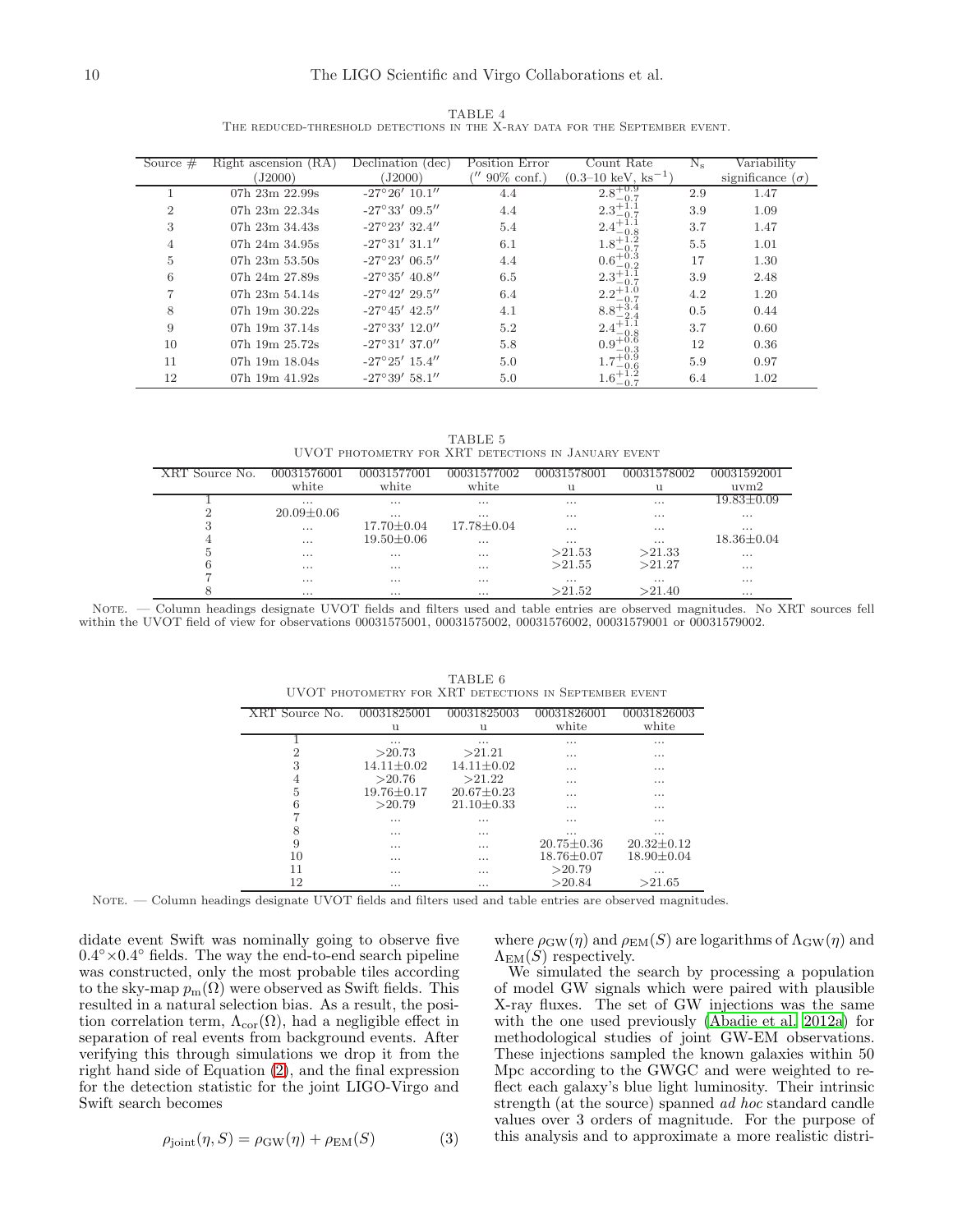<span id="page-12-0"></span>

|                     |                      |                   | Filter |       |            |             |
|---------------------|----------------------|-------------------|--------|-------|------------|-------------|
| Variable Source No. | Right ascension (RA) | Declination (dec) |        | Mag   | $\sigma_M$ | Variability |
|                     | (J2000)              | J2000)            |        |       |            |             |
| V1                  | 05:56:22.06          | $-40:58:38.3$     | white  | 19.77 | 0.018      | 8.03        |
| V2                  | 05:56:15.71          | $-40:56:06.8$     | white  | 20.51 | 0.026      | 9.73        |
| V3                  | 05:56:04.51          | $-40:51:50.3$     | white  | 20.50 | 0.020      | 7.14        |
| V4                  | 05:55:54.64          | $-40:59:55.3$     | white  | 19.29 | 0.017      | 6.35        |
| V5                  | 05:55:43.65          | $-40:55:51.9$     | white  | 21.04 | 0.029      | 6.88        |
| V6                  | 05:55:50.23          | $-40:45:40.8$     | white  | 19.38 | 0.063      | 12.10       |
| V7                  | 05:55:05.25          | $-41:04:07.9$     | white  | 16.53 | 0.008      | 14.93       |
| V8                  | 07:24:20.67          | $-27:33:36.5$     | 11     | 17.26 | 0.013      | 9.67        |
| V9                  | 07:23:50.86          | $-27:30:24.8$     | 11     | 17.82 | 0.024      | 8.74        |
| V10                 | 07:23:39.28          | $-27:25:38.5$     | 11     | 19.42 | 0.030      | 7.29        |
| V11                 | 07:19:08.99          | $-27:37:35.0$     | white  | 16.27 | 0.044      | 14.50       |

TABLE 7 Potential Variable Stars in UVOT Data

bution of events that are relatively close to our detection threshold, we imposed that they fall below detectability, which implies  $\eta \leq 3.5$ , at distances outside the 50 Mpc range. For the low latency search in 2009-2010, 3.5 was the typical threshold value for  $\eta$ . Translating this value into strain at the detector and ultimately at the source depends mildly on the waveform morphology and polarization state of the GW burst and rather strongly on the frequency content of it [\(Abadie et al. 2012b\)](#page-14-14). In order to set the scale, at 50% detection efficiency during the 2009-2010 run and for GW bursts with energy content near 150Hz this value of  $\eta$  corresponds to an isotropic energy at the level of  $5.6 \times 10^{-2} M_{\odot} c^2$  emitted in GWs from a hypothetical source at the Virgo cluster (16 Mpc) [\(Abadie et al. 2012b\)](#page-14-14).

All such simulated events were added to LIGO and Virgo data and analyzed as in the actual search. We used these simulated GW signals to compute the coherent network amplitude,  $\eta$ , and its probability distribution,  $p(\eta|signal)$ , which is needed for calculation of the joint statistic in Equation [\(2\)](#page-9-0) and Equation [\(3\)](#page-11-3). Models for X-ray counterparts were based on GRB afterglows observed by Swift. In order to set the scale of possible X-ray fluxes for counterparts, we considered several short hard GRBs and some bright and dim long GRBs [\(Zhang et al.](#page-15-39) [2009\)](#page-15-39). The host galaxies of all selected GRBs had  $z < 1$ . We sampled the observed X-ray afterglow light curves for the observed GRBs at different time lags ( $\sim 10^4$  s,  $10^5$ s,  $10^6$  s) relative to the time of arrival of the burst. For a possible X-ray counterpart to GWs from a source at 50 Mpc away this analysis gave us a wide range of flux values,  $S_{50 \text{Mpc}}$ , from  $10^{-14}$  erg s<sup>-1</sup> cm<sup>-2</sup> to  $10^{-8}$  erg s<sup>-1</sup> cm<sup>−</sup><sup>2</sup> . In the absence of any other guidance, we performed simulations for each order of magnitude in that range. For a given  $S_{50\text{Mpc}}$  every GW signal was paired up with a corresponding X-ray flux, which was scaled up (as it was positioned anywhere within the 50 Mpc range) according to the distance to the source.

Computation of the joint detection statistic, Equation [\(3\)](#page-11-3), also requires estimates of the background noise in GW detectors and flux distribution of serendipitous Xray sources. Background noise in GW detectors is dominated by high amplitude instrumental artifacts. It is typically estimated by time-shifting data from one detector with respect to the other. In our simulations we used estimates for background noise from the coherent Wave-Burst search for GW bursts with LIGO and Virgo in their 2010 science run [\(Abadie et al. 2012b](#page-14-14)). In the EM sector, on the other hand, serendipitous X-ray sources observed

in coincidence with a GW signal are the main source of false alarms. As in assessing the background in the XRT analysis we presented in Section 4.1, we used also here the 2XMMi-DR3 catalogue [\(Watson et al. 2009\)](#page-15-31) of serendipitous sources for the estimation of the flux distribution for such sources. For both types of backgrounds we fitted analytical models to the data and computed  $p(\eta|\text{noise})$  and  $p_0^{-1}(S)$  appearing in the definition of the joint likelihood ratio in Equation [\(2\)](#page-9-0).

For each simulated GW signal complemented by an Xray counterpart of a given flux, the last step of the analysis involved the calculation of the joint detection statistic  $\rho_{\text{joint}}$  as given by Equation [\(3\)](#page-11-3). Using estimates for the GW and X-ray backgrounds, the false alarm probability (FAP) of observing a background event with joint statistic  $\rho'_{joint} \geq \rho_{joint}$  in a month long search was computed. This defined the significance of the observed event. Figure [3](#page-13-0) shows the efficiency in detecting these simulated GW-EM signals as a function of FAP,  $P_0$ , in a joint LIGO-Virgo-Swift search using five or ten Swift fields and for a wide range of X-ray counterpart fluxes. The efficiency is defined as the fraction of simulated signals with FAP,  $P'_0 \n\t\le P_0$ . For comparison, we also plot the efficiency curve for the GW only search which does not use any (Swift) EM follow-up. In the rare-event region below FAP of  $10^{-4}$  (i.e., corresponding to below  $\sim 4\sigma$  for the case of Gaussian statistics) one can see how at fixed event significance the efficiency can improve by a significant factor depending on the associated EM flux that is measured. As expected, the gain increases with the brightness of the X-ray counterpart. It reaches a saturation point at which roughly one-third and one-half, respectively, of the signals are detected in the searches with five and ten fields observed by Swift. This is determined by the number of signals for which their true location overlapped with the five (or ten) most significant tiles of the sky-map. Only these signals were observed by Swift. The rest of the signals were "missed"in the follow-up and therefore did not benefit from it. Observing more fields with Swift increases the chances of locating the X-ray counterpart, but at the same time has the negative effect of increasing chances of accidental detection of serendipitous X-ray sources (background). Figure [3](#page-13-0) shows that the net gain is noteworthy if ten instead of five fields were observed by Swift. In general, an X-ray telescope with a wide field of view would be optimal for the purpose of the joint search. We should note though that for such a telescope the position correlation term,  $\Lambda_{\text{cor}}(\Omega)$ , in the joint likelihood ratio Equation [\(2\)](#page-9-0) may become important and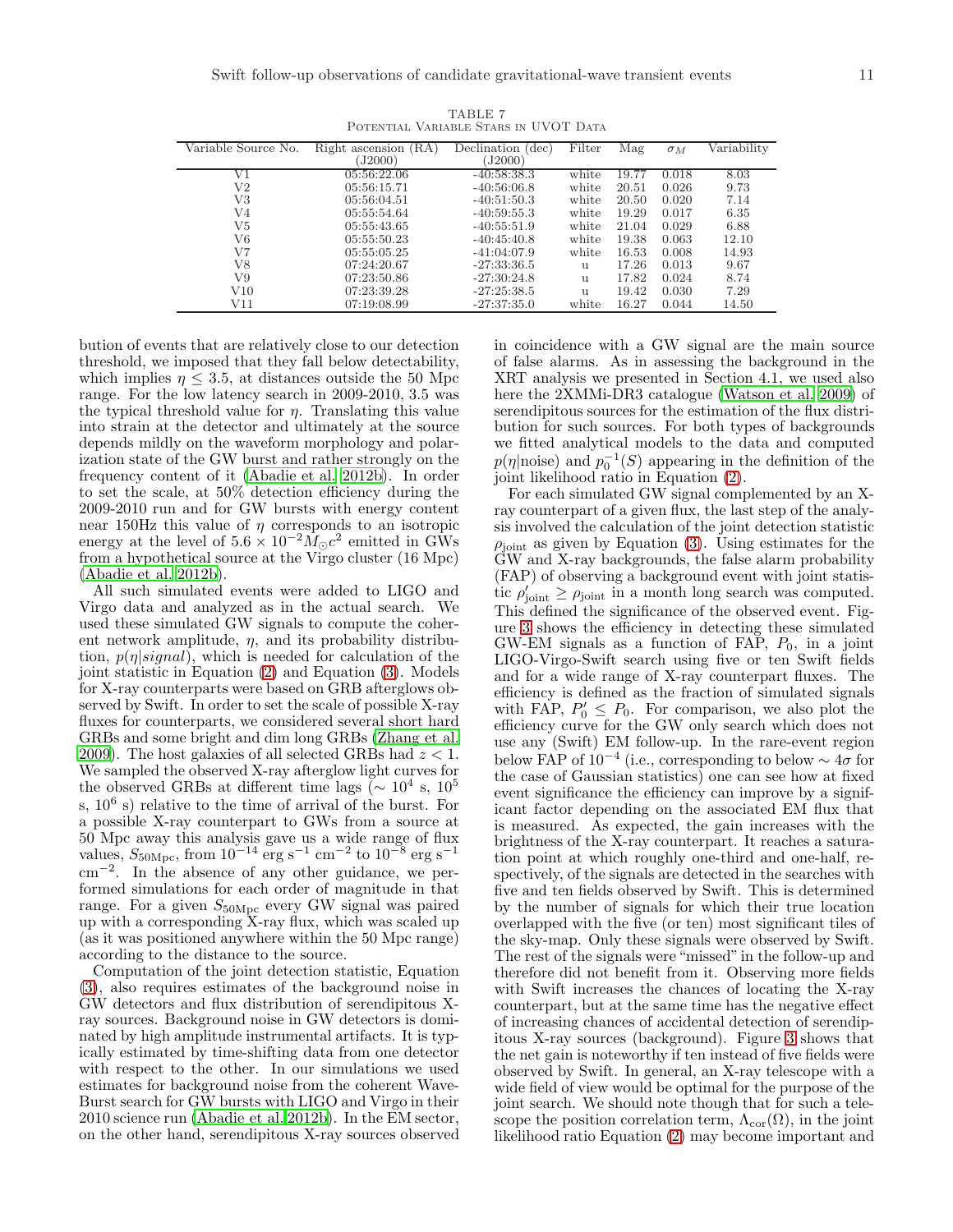<span id="page-13-0"></span>Fig. 3.— Efficiency as a function of false alarm probability for the joint LIGO-Virgo and Swift search. The solid (dotted) curves represent performance of the joint search with five (ten) fields observed by Swift for various values of the flux of an X-ray counterpart (in units of erg s<sup>-1</sup> cm<sup>-2</sup>) at a distance of 50 Mpc,  $S_{50\text{Mpc}}$ . The dashed line is the curve for the GW only search.

should be included in the analysis.

#### 6. SUMMARY AND DISCUSSION

During two periods in late 2009 and 2010 the LIGO-Virgo GW interferometric network sent out low latency candidate GW events to partner observatories for rapid follow-ups in various EM bands. Two such events were followed up as ToOs by Swift. One of the events followed up by Swift was ultimately revealed to be a blind injection artificially inserted into the data as a test of the system [\(Abadie et al. 2011c\)](#page-14-13) and the other was a reduced threshold test event [\(Abadie et al. 2011b](#page-14-12), [2012b\)](#page-14-14). Prompt analysis of both the XRT and UVOT data obtained from the 7 total fields observed showed results consistent with expectations for serendipitous sources. Given the lack of EM candidates standing out above background, these particular observations do not increase our confidence in the validity of the GW transients as established by the GW detectors alone.

Combining GW and EM astronomy will be pivotal in maximizing the science in the advanced detector era of gravitational interferometers; it may not only increase our confidence in the detection of GWs but also complete our understanding of the astrophysics of the observed systems [\(Bloom et al. 2009](#page-14-7); [Phinney 2009;](#page-15-15) [Stamatikos et al. 2009](#page-15-16); [Metzger & Berger 2012\)](#page-15-18). Our prototype observing program and end-to-end analysis has been the first step in joint X-ray and GW observations. We demonstrated their feasibility and the considerable added value joint observations bring. Improvements to these will continue to be made in the future on both the EM and GW side. The relatively narrow FOV of instruments such as Swift with respect to the limited pointing resolution abilities of GW interferometers makes identifying the position of the source on the sky nontrivial. A possible fourth detector site in India, Japan or elsewhere and continued refinements in source localization algorithms are likely to reduce the sky-position error area. On the EM side, a more highly optimized faint source detection scheme for XRT transients might yield improvement in EM sensitivity. In late 2011 Swift implemented on-board software changes to allow automatic scheduling sequences of partially overlapping XRT FOV exposures in response to ToO observation requests for targets with position uncertainties larger than the FOV- this will assist the follow-up of GW targets. A significant role will also be played by prompt follow-up campaigns in the optical band that may provide rapid sub-degree source localizations. Such localizations may facilitate the subsequent follow-up with narrow FOV instruments including Swift, thus significantly improving the chances of capturing the X-ray signatures of GW sources.

In order to carry out multimessenger astrophysics with GWs, it will be extremely important to have Swift and/or Swift-like satellites capable of rapid pointing, multiwavelength observations and of as wide a field of view as possible operating concurrently with the advanced GW detector network later in this decade. Maximizing the science from GW astronomy will require sensitive partner instruments all across the EM spectrum. The successful completion of this end-to-end program of EM follow-ups by Swift and other observatories during the most recent science runs of the LIGO-Virgo network provides confidence that such joint observations will be both technically feasible and scientifically valuable endeavors in the future.

The authors gratefully acknowledge the support of the United States National Science Foundation for the construction and operation of the LIGO Laboratory, the Science and Technology Facilities Council of the United Kingdom, the Max-Planck-Society, and the State of Niedersachsen/Germany for support of the construction and operation of the GEO600 detector, and the Italian Istituto Nazionale di Fisica Nucleare and the French Centre National de la Recherche Scientifique for the construction and operation of the Virgo detector. The authors also gratefully acknowledge the support of the research by these agencies and by the Australian Research Council, the International Science Linkages program of the Commonwealth of Australia, the Council of Scientific and Industrial Research of India, the Istituto Nazionale di Fisica Nucleare of Italy, the Spanish Ministerio de Economía y Competitividad, the Conselleria d'Economia Hisenda i Innovació of the Govern de les Illes Balears, the Foundation for Fundamental Research on Matter supported by the Netherlands Organisation for Scientific Research, the Polish Ministry of Science and Higher Education, the FOCUS Programme of Foundation for Polish Science, the Royal Society, the Scottish Funding Council, the Scottish Universities Physics Alliance, The National Aeronautics and Space Administration, the Carnegie Trust, the Leverhulme Trust, the David and Lucile Packard Foundation, the Research Corporation, and the Alfred P. Sloan Foundation. This work was also partially supported through a NASA grant/cooperative agreement number NNX09AL61G to the Massachusetts

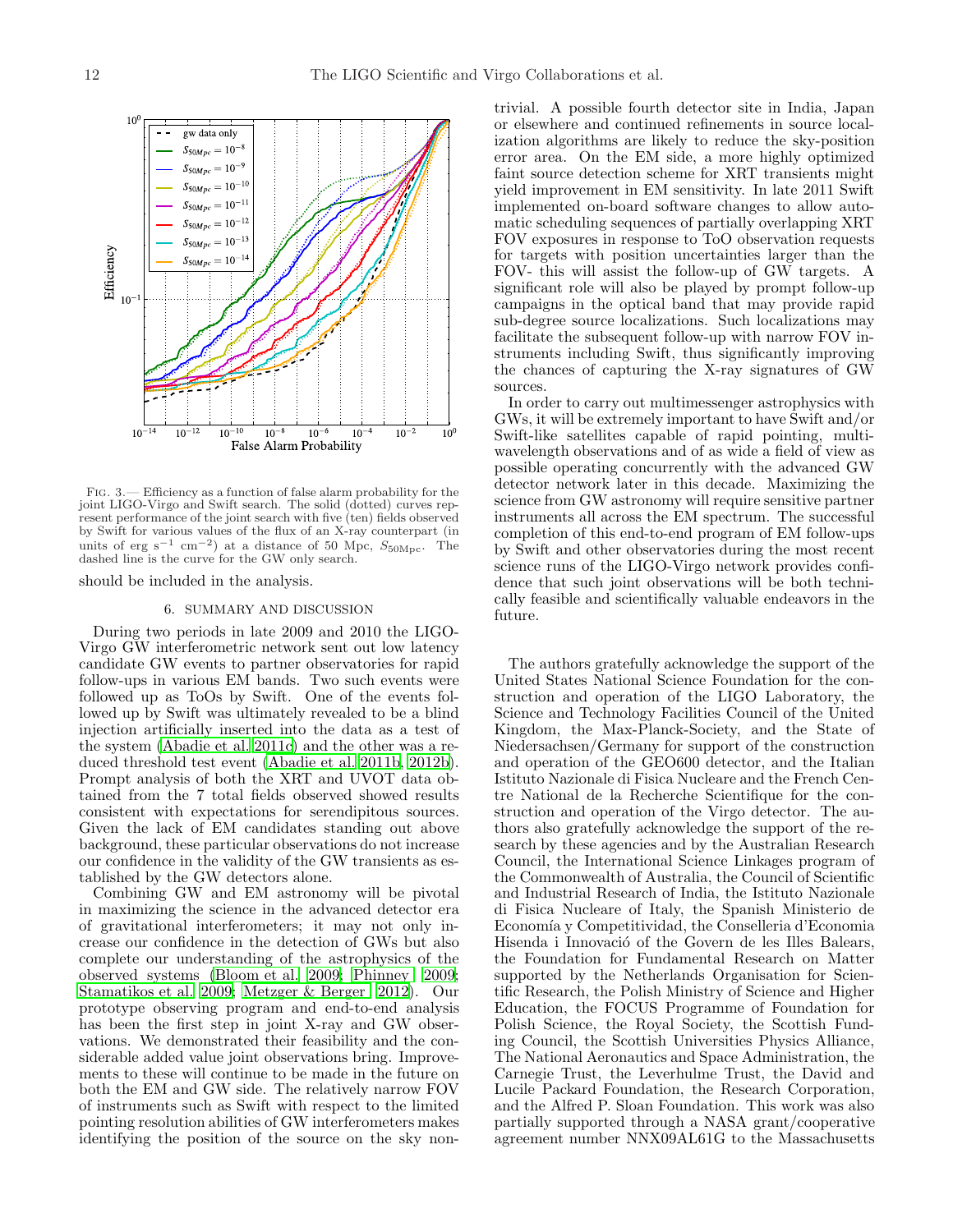Institute of Technology. P. Evans and J.P. Osborne ac- knowledge financial support from the UK Space Agency.

#### APPENDIX

#### DERIVATION OF THE JOINT LIKELIHOOD RATIO

<span id="page-14-20"></span>In this section we derive from first principles Equation (2) that we used in Section 5 in order to establish the detection statistic of the joint GW-EM search. Using Bayes' theorem, the probability skymap for a potential GW source,  $p_m(\Omega)$ , can be written as

<span id="page-14-21"></span>
$$
p_{\rm m}(\Omega \mid \eta, \text{signal}) = \frac{p(\eta \mid \Omega, \text{signal})p(\Omega \mid \text{signal})}{p(\eta \mid \text{signal})}
$$
(A1)

where  $p(\eta | \Omega,$  signal) and  $p(\eta |$  signal) are the conditional probabilities to measure a GW signal with coherent network amplitude  $\eta$  in the case of a source located at  $\Omega$  and a source with unknown location, respectively;  $p(\Omega)$  signal) is the prior probability distribution for source location, which in this search is determined by the distribution of galaxies in the GWGC catalog and distance weighting, see Equation [\(1\)](#page-6-2).

The joint likelihood ratio is defined as

$$
\Lambda_{\text{joint}}(\eta, S, \Omega) = \frac{p(\eta, S, \Omega \mid \text{signal})}{p(\eta, S, \Omega \mid \text{noise})} = \frac{\int p(\eta \mid \Omega', \text{signal}) p(S, \Omega \mid S', \Omega', \text{signal}) p(\Omega' \mid \text{signal}) p(S' \mid \text{signal}) d\Omega' dS'}{p(\eta \mid \text{noise}) p_0(S)} \tag{A2}
$$

where  $p_0(S)$  is the probability density of observing an accidental, serendipitous X-ray source which is not correlated with the GW signal, and we introduce  $p(S, \Omega | S', \Omega', \text{signal})$ , the probability distribution of flux, S, and X-ray source location,  $\Omega$ , as measured by Swift for a source whose true flux at the detector and location are S' and  $\Omega'$ , respectively;  $p(S' | signal)$  is the prior probability distribution for the flux of an X-ray counterpart to the GW signal. Integration in the numerator is performed over all possible values of flux and sky locations. Note that, although we assume the strength of the GW signal to be uncorrelated with the flux of the X-ray counterpart, we demand that both types of signals originate from the same sky position,  $\Omega'$ . This enforces correlation between measured locations of GW and its X-ray counterpart.

Using Equation [\(A1\)](#page-14-21) we can express the joint likelihood ratio in terms of the skymap,  $p_m(\Omega)$ , and GW likelihood ratio,  $\Lambda_{\text{GW}}(\eta) = p(\eta \text{ | signal})/p(\eta \text{ | noise})$ :

$$
\Lambda_{\text{joint}}(\eta, S, \Omega) = \Lambda_{\text{GW}}(\eta) \frac{\int p_{\text{m}}(\Omega') p(S, \Omega \mid S', \Omega', \text{signal}) p(S' \mid \text{signal}) \, d\Omega' \, dS'}{p_0(S)}.
$$
\n(A3)

This expression can be simplified further by postulating  $p(S, \Omega | S', \Omega', \text{signal}) = \delta(S - S')\delta(\Omega - \Omega')$  and  $p(S' | \text{signal}) = 1$ ,

$$
\Lambda_{\text{joint}}(\eta, S, \Omega) = \Lambda_{\text{GW}}(\eta) \frac{p_{\text{m}}(\Omega)}{p_0(S)}.
$$
\n(A4)

Defining  $\Lambda_{EM}(S) = p_0^{-1}(S)$  and  $\Lambda_{cor}(\Omega) = p_m(\Omega)$ , we arrive at the form for the joint likelihood ratio given in Equation [\(2\)](#page-9-0). We stress that the particular form of  $\Lambda_{EM}(S)$  and  $\Lambda_{cor}(\Omega)$  is a consequence of the simplifying assumptions about Swift's ability to measure the flux and location of an X-ray source that are justified in Section [5.](#page-9-1) In general, these quantities are going to be nontrivial ratios of likelihoods estimating odds of an X-ray candidate source to be a counterpart to GW based on its brightness and location.

#### **REFERENCES**

- <span id="page-14-9"></span>Abadie, J., Abbott, B. P., Abbott, R., et al. 2010a, Class. Quant. Grav., 27, 173001
- <span id="page-14-18"></span>Abadie, J., Abbott, B. P., Abbott, R., et al. 2010b, Phys. Rev. D, 82, 102001
- <span id="page-14-8"></span>Abadie, J., Abbott, B. P., Abbott, R., et al. 2011a,
- arXiv:1112:6005, accepted by A&A
- <span id="page-14-12"></span>Abadie, J., Abbott, B. P., Abbott, R., et al. 2011b,
- [arXiv:1111.7314,](http://arxiv.org/abs/1111.7314) accepted by Phys. Rev. D Abadie, J., Abbott, B. P., Abbott, R., et al. 2011c,
- <span id="page-14-13"></span><http://www.ligo.org/news/blind-injection.php>
- <span id="page-14-17"></span>Abadie, J., Abbott, B. P., Abbott, R., et al. 2011d, Phys. Rev. D, 83, 042001
- <span id="page-14-2"></span>Abadie, J., Abbott, B. P., Abbott, R., et al. 2012a, A&A, 539, A124
- <span id="page-14-14"></span>Abadie, J., Abbott, B. P., Abbott, R., et al. 2012b,
- [arXiv:1202.2788,](http://arxiv.org/abs/1202.2788) submitted to Phys. Rev. D
- <span id="page-14-0"></span>Abbott, B.P., Abbott, R., Adhikari, R., et al. 2009, Rep. Prog. Phys., 72, 076901
- <span id="page-14-1"></span>Accadia, T., Acernese, F., Alshourbagy, M., et al. 2012, Journal of Instrumentation, 7, P03012
- <span id="page-14-15"></span>Anders, E., Grevesse, N. 1989, Geochim. Cosmochim. Acta, 53, 197
- <span id="page-14-10"></span>Barthelmy, S. D., Barbier, L. M., Cummings, J. R., et al. 2005, Space Sci. Rev., 120, 143
- <span id="page-14-4"></span>Berger, E., Price, P. A., Cenko, S. B., et al. 2005, Nature, 438, 988
- <span id="page-14-5"></span>Berger, E. 2009, ApJ, 690, 231 Berger, E. 2011, New Astron. Rev., 55, 1
- <span id="page-14-19"></span><span id="page-14-6"></span>Biswas, R., Brady, P. R., Burguet-Castell, J., et al. 2012,
- [arXiv:1201.2959,](http://arxiv.org/abs/1201.2959) submitted to Phys. Rev. D
- <span id="page-14-3"></span>Bloom, J. S., Kulkarni, S. R., Djorgovski, S. G., et al. 1999, Nature, 401, 453
- <span id="page-14-7"></span>Bloom, J. S., Holz, D. E., Hughes, S. A., et al. 2009, [arXiv:0902.1527](http://arxiv.org/abs/0902.1527)
- <span id="page-14-16"></span>Breeveld, A. A., Landsman, W., Holland, S. T., et al. 2011, [arXiv:1102.4717](http://arxiv.org/abs/1102.4717)
- <span id="page-14-11"></span>Burrows, D. N., Hill, J. E., Nousek, J. A., et al. 2005, Space Sci. Rev., 120, 165